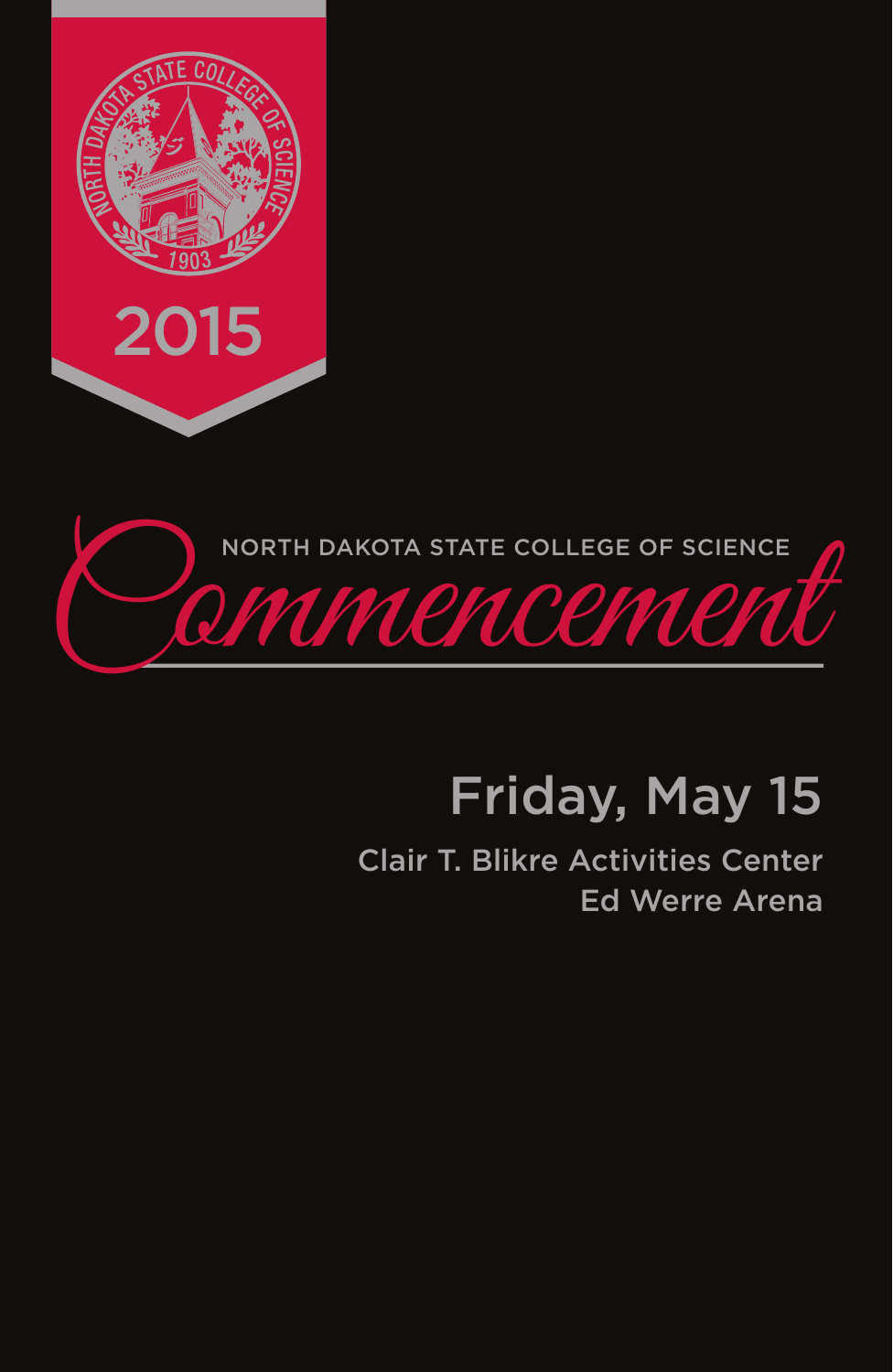# SPECIAL INFORMATION FOR THE GRADUATION AUDIENCE

Please remain seated during the processional and recessional. Everyone will have a better view of the graduates if this procedure is followed.

#### PHOTOGRAPHS

Family and friends are welcome to use the center aisle in front of the stage to take pictures as their graduate is receiving his/her diploma. Please return to your seat promptly after the photo has been taken. Please do not obstruct the professional photographer's view.

#### RECEPTION

Everyone is invited to the reception located at the back of the gymnasium immediately following the recessional.

#### SOCIAL MEDIA

Share your graduation memories on social media – use #NDSCSGrad and #NDSCSAlumni







f facebook.com/NDSCS **b** @NDSCSWildcats **O** instagram.com/NDSCS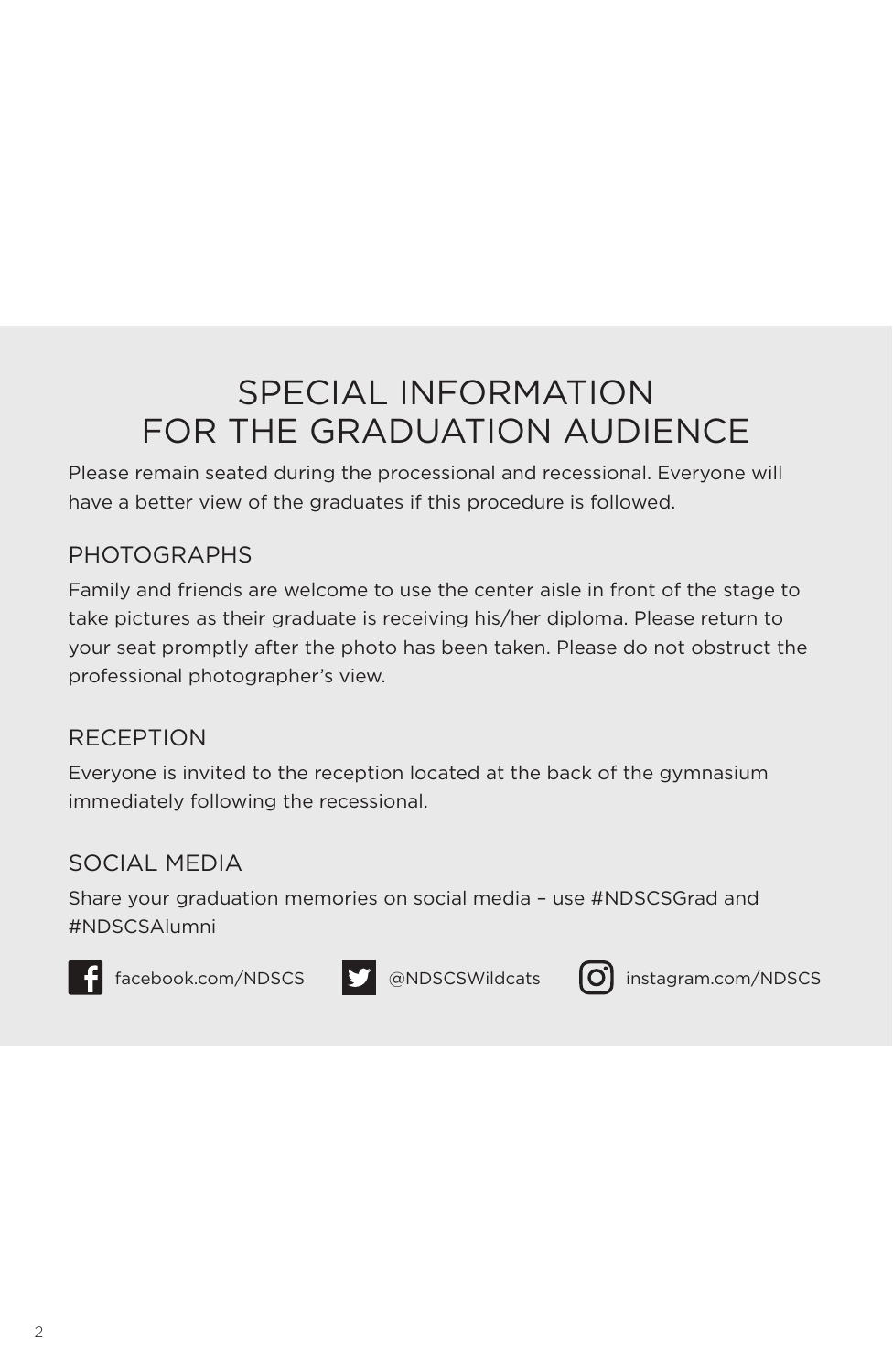# PROGRAM

|                                                                                                   | Faculty   |
|---------------------------------------------------------------------------------------------------|-----------|
|                                                                                                   | Faculty   |
| Vice President for Academic and Student Affairs                                                   |           |
| (Men, please remove your caps.)                                                                   |           |
|                                                                                                   | President |
| North Dakota State Board of Higher Education                                                      |           |
| President, Student Senate                                                                         |           |
| <b>Musical Selections - Wildcat Singers</b>                                                       |           |
| Honorary Associate Degree RecipientJohn D. Wall, posthumously<br>Presented by Dr. John L. Richman |           |
|                                                                                                   |           |
|                                                                                                   | Dean      |
|                                                                                                   | Dean      |
| Director of Admissions and Records                                                                |           |
| Presentation of Degrees, Diplomas and Certificates  John L. Richman, Ph.D.                        |           |
|                                                                                                   |           |
| (Men, please remove your caps.)                                                                   |           |
|                                                                                                   |           |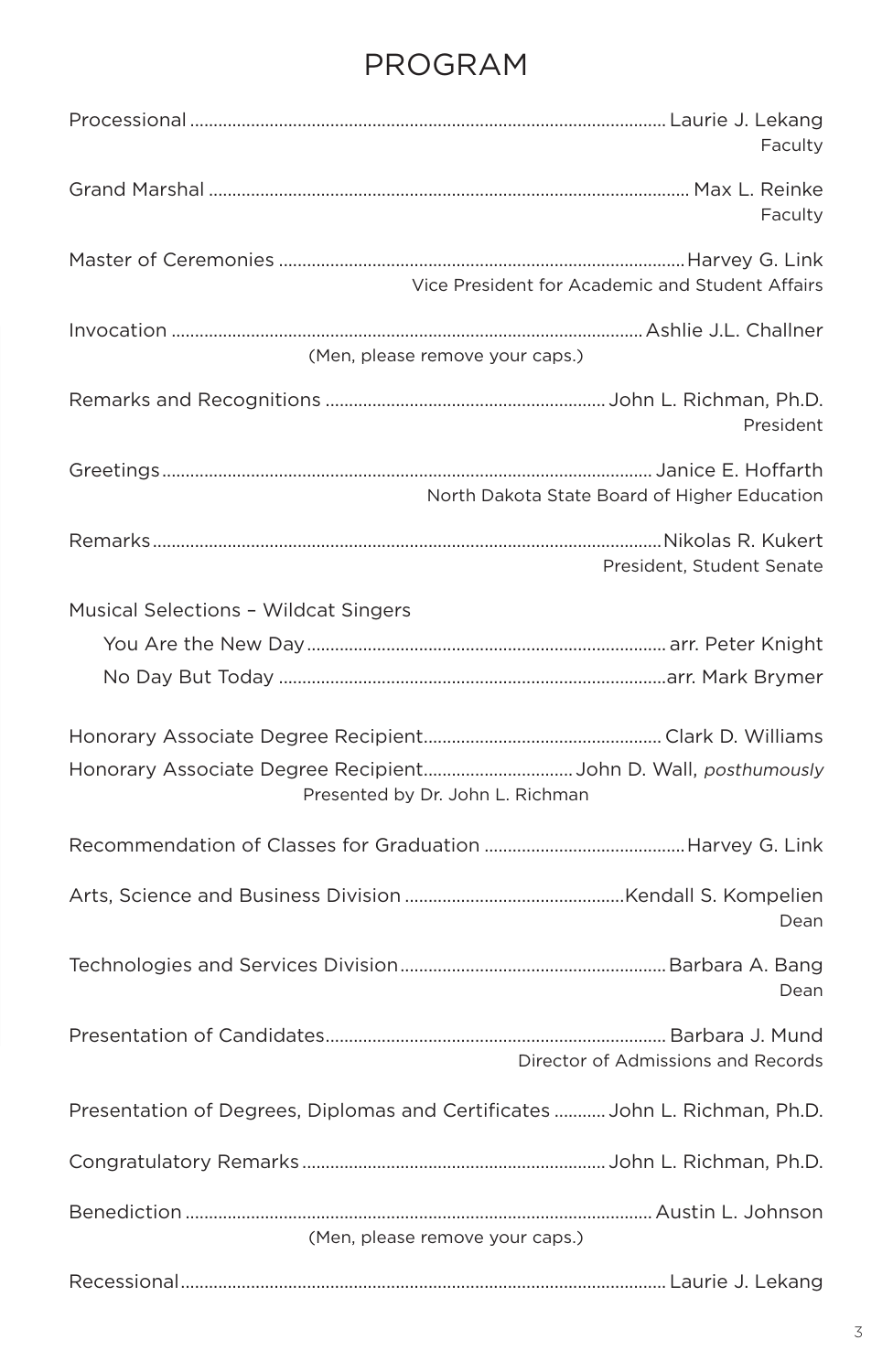# THE ACADEMIC PROFESSIONAL

Commencement is a formal ceremony American institutions of higher education conduct to award students the appropriate degree earned at the conclusion of a prescribed period of study. It is a practice dating back to the 11th Century when universities were being formed. The academic dress relates to that era, resembling the dress of a cleric. The gown is usually black, but some institutions have adopted a school color for their gowns. The gowns of bachelor and master's degrees are usually without trimming; those of doctorate degree's are faced down the front with velvet and with three velvet bars on the sleeves. The hood, worn over the back of the gown, is faced with colors which signify the field of study represented by the wearer's degree; the colors of the lining are those of the college or university which granted the degree. The length of the hood is correspondingly longer with each higher degree. The velvet borders down the front of the doctoral gowns, the velvet bars on the sleeves and the borders of most hoods are colored according to the field of study of the wearer.

The most common colors associated with the different disciplines are the following:

| Arts, Humanities and                     |  |
|------------------------------------------|--|
| Social ScienceWhite                      |  |
|                                          |  |
|                                          |  |
|                                          |  |
|                                          |  |
|                                          |  |
| Fine Arts<br>including ArchitectureBrown |  |
|                                          |  |
|                                          |  |
|                                          |  |

| Library Science Lemon               |  |
|-------------------------------------|--|
|                                     |  |
|                                     |  |
|                                     |  |
| Pharmacy Olive Green                |  |
| Philosophy  Dark Blue               |  |
| Physical Education  Sage Green      |  |
| Science and MathematicsGold         |  |
| Social Science, Social Work  Citron |  |
|                                     |  |
| University Studies White            |  |
|                                     |  |

### UNIVERSITY MACE

The historical symbol of the mace was as a symbol of authority used by knights or royal bodyguards to protect the king in processions. Today it has evolved into a ceremonial symbol, carried by the Stage Marshal, a faculty member, before the president and other platform guests in the commencement procession. The NDSCS mace is representative of Old Main, the original building of the NDSCS campus. The mace is traditionally placed to the right of the speaker. The Stage Marshal officially opens and closes the commencement exercises.

### MILITARY

The red, white and blue honor cords signify the student, faculty and staff Veterans and Active Duty Service Members among the NDSCS family.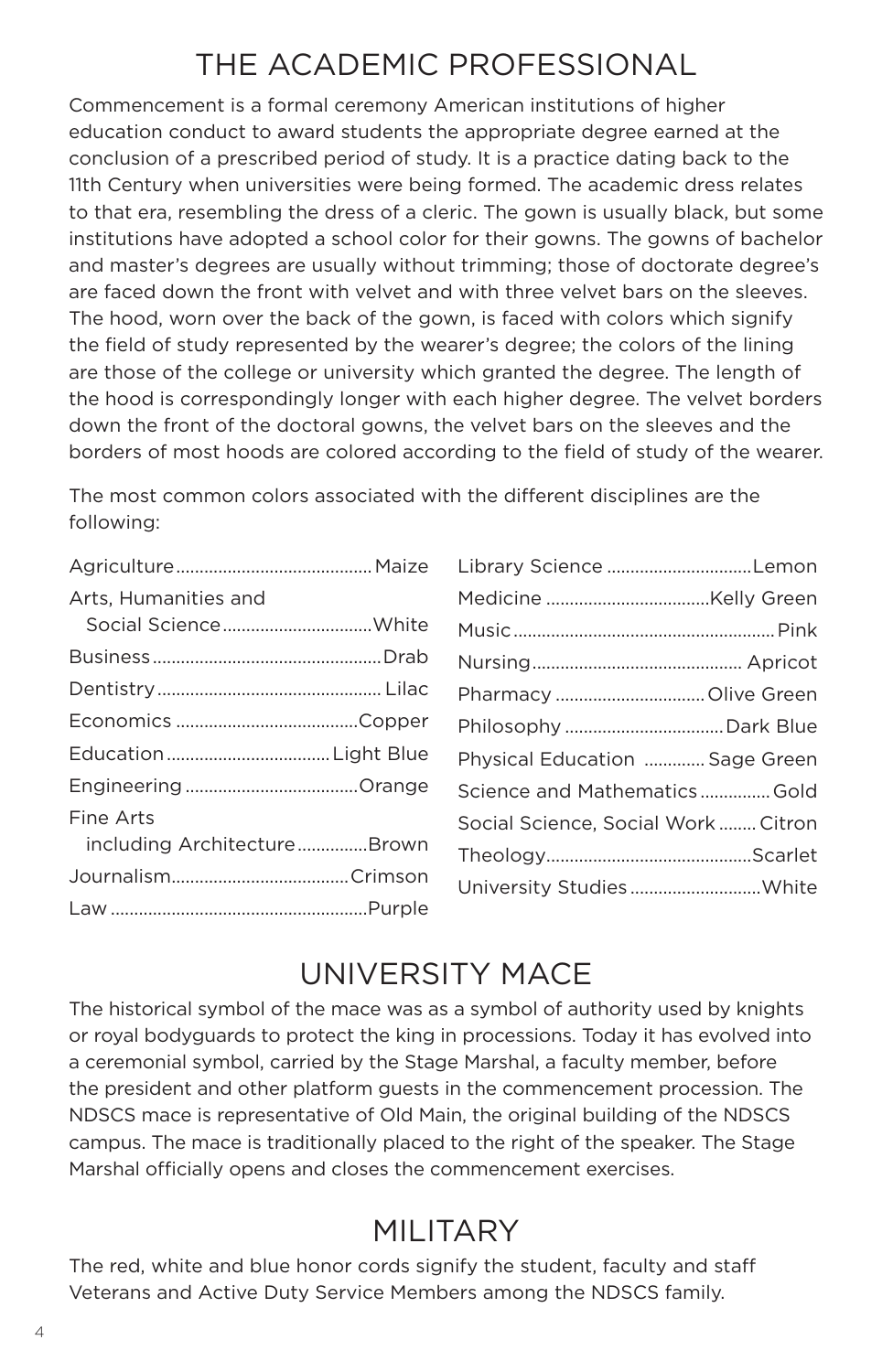# ARTS, SCIENCE AND BUSINESS DIVISION

#### Associate in Arts Degree

Whitney F. Aguilar **Grafton** Liberal Arts

Alison R. Anderson Rosholt, SD Liberal Arts

Clay J. Anderson Rosholt, SD Liberal Arts

Heather R. Anderson Fargo Liberal Arts

Heather A. Awender\* **Dwight** Liberal Arts

Elisha D. Bajumpaa\* **Wahpeton** Liberal Arts

McKenzie L. Bakken **Wahpeton** Liberal Arts

Cole P. Bernard Sisseton, SD Liberal Arts

Alison R. Beyer Breckenridge, MN Liberal Arts

Olivia R. Billock\* Mott Liberal Arts

Lauren R. Birkemeyer Ada, MN Liberal Arts

Paige M. Bladow Barney Liberal Arts

Harrison F. Blazek Wyndmere Liberal Arts

Abubakarr Conteh\* Woodbury, MN Liberal Arts

Courtney D. Cullen\* Horace Liberal Arts

Morgan E. Czichotzki\* **Wahpeton** Liberal Arts

Destiny R. Eastman Ortonville, MN Liberal Arts

Dacie I. Essig\* Breckenridge, MN Liberal Arts

Kevin Estime Orlando, FL Liberal Arts

Marcela G. Fields Wyndmere Liberal Arts

Chelsie L. Habiger\* **Wahpeton** Liberal Arts

Nicole L. Halverson Barnesville, MN Liberal Arts

Tracy M. Haussler Rutland Liberal Arts

Tanisha J. Holeton Fargo Liberal Arts

Aereauna F. Houle\* Marquette, MI Liberal Arts

Leah M. Huckfeldt Fergus Falls, MN Liberal Arts

Tiffany J. January Mapleton Liberal Arts

Brandon H. Johnson Breckenridge, MN Liberal Arts

Brittany D. Jones Wahpeton Liberal Arts

Morgan R. Julius\* Hutchinson, MN Liberal Arts

Ashley L. Keiser Watertown, SD Liberal Arts

Anthony L. Kelley West Fargo Liberal Arts

Megan J. Kolness\* Ada, MN Liberal Arts

Brittany A. Kondos Kent, MN Liberal Arts

Ellyse E. Koppelman Breckenridge, MN Liberal Arts

Erika V. Koppelman Breckenridge, MN Liberal Arts

Cooper S. Krause **Wahpeton** Liberal Arts

Christopher S. Krick Horace Liberal Arts

Brian G. Lankow\* Brookings, SD Liberal Arts

Hattie J. Marohl Wahpeton Liberal Arts

Austin W. Metzen Wahpeton Liberal Arts

Abbey E. Meyer Lisbon Liberal Arts

Logan E. Norton **Carrington** Liberal Arts

Trent R. Olson West Fargo Liberal Arts

Marley L. Palm\* Abercrombie Liberal Arts

Nathanael J. Pratt Wahpeton Liberal Arts

Justice J. Rabbithead **Wahpeton** Liberal Arts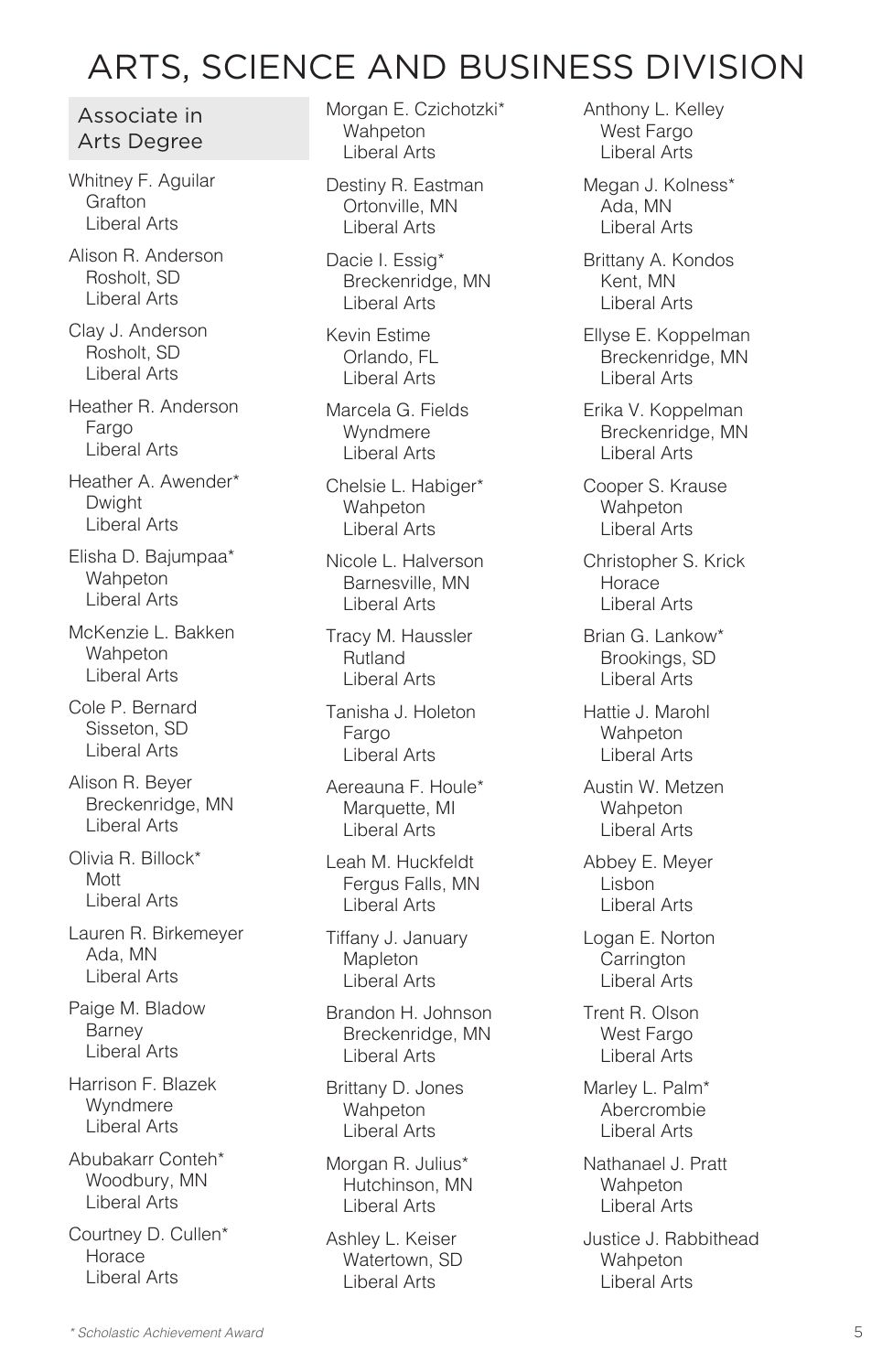Meaghan E. Rowcliffe Ulen, MN Liberal Arts

Nicholas M. Schultz West Fargo Liberal Arts

Kari M. Skersick Bagley, MN Liberal Arts

Brandon L. Smith Lee's Summit, MO Liberal Arts

Quashingm M. Smith-Pugh St. Paul, MN Liberal Arts

Hollie J. Sorensen Brooklyn Park, MN Liberal Arts

James D. Steffen Detroit, MI Liberal Arts

Olivia M. Stoll Dent, MN Liberal Arts

Joseph M. Tarwai Brooklyn Park, MN Liberal Arts

Theresa J. Vaagen **Wahpeton** Liberal Arts

Tayler A. Ward Wahpeton Liberal Arts

Tre'von D. Ware Minneapolis, MN Liberal Arts

Samuel J. Weisz\* **Wahpeton** Liberal Arts

Lawrence U. Wesley Milwaukee, WI Liberal Arts

Alexander J. Willems Waconia, MN Liberal Arts

Breana S. Williams Champlin, MN Liberal Arts

Johnny B. Woodard Duluth, MN Liberal Arts

Jasmin M. Yerbich\* Bemidji, MN Liberal Arts

Theresa A. Zach\* Rosholt, SD Liberal Arts

Alexis B. Zieske\* Arthur Liberal Arts

#### Associate in Science Degree

Fidan A. Aliyeva\* Baku, Azerbaijan Liberal Arts

Chelsey J. Amb Portland Liberal Arts

Shelly K. Arneson\* Havana Associate in Science in Nursing

Jenna L. Azure Grand Forks Liberal Arts

Kayla M. Bakke **Wahpeton** Liberal Arts

Amy C. Bellin\* Breckenridge, MN Associate in Science in Nursing

Jessica M. Biesiot-Akers Fargo Associate in Science in Nursing

Courtney M. Breuer Mooreton Liberal Arts

Kelsey L. Breuer **Mooreton** Liberal Arts

Alyssa K. Buckhouse Forman Liberal Arts

Justine S. Butler Waubay, SD Liberal Arts

Sarah N. Carlson\* Lisbon Liberal Arts

Ashlie J.L. Challner\* Estevan, SK, Canada Liberal Arts

Courtney K. Cook **Wahpeton** Associate in Science in Nursing

Ashley M. Edwardson **Wahpeton** Liberal Arts

Chelsea L. Ertelt Fargo Associate in Science in Nursing

Julia R. Fisher **Wahpeton** Associate in Science in Nursing

Hilary A. Frericks\* Ashton, SD Liberal Arts

Taylor A. Fylling Turtle Lake Liberal Arts

Jennifer N. Harty Wahpeton Liberal Arts

Ashley A. Herz\* Fargo Liberal Arts

Dalton G. Holden Fargo Liberal Arts

Jessica E. Hovelson Cormorant, MN Liberal Arts

Breanna N. Huynh Fargo Liberal Arts

Darcy M. Jilek\* **Wahpeton** Liberal Arts

Alicen M. Johnson Alexandria, MN Associate in Science in Nursing

Adam M. Kaye\* Elbow Lake, MN Liberal Arts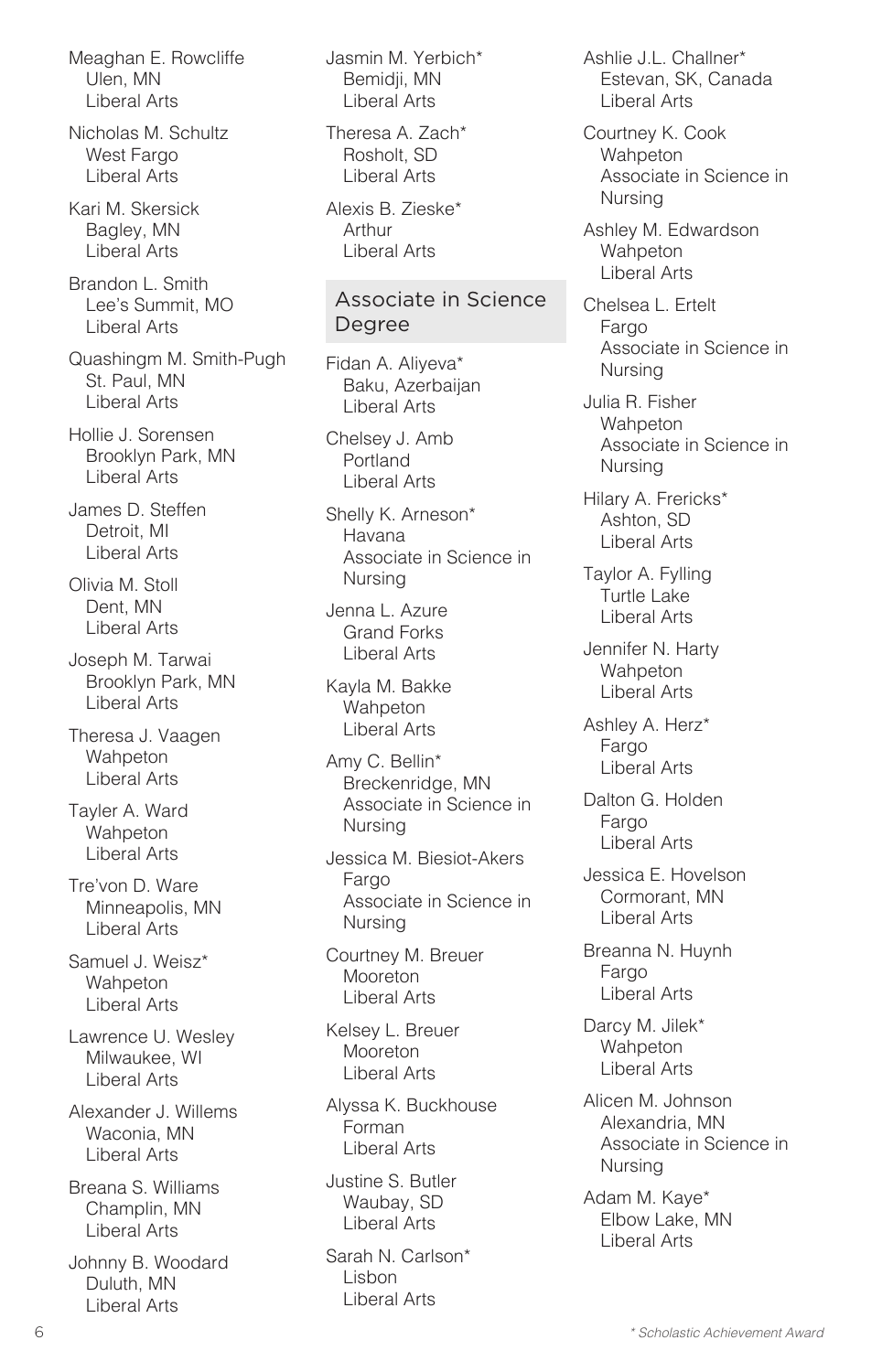Erin E. Knutson\* Evansville, MN Liberal Arts

Tiffeny R. Longmire Fargo Associate in Science in Nursing

Alicia M. Miranowski\* Breckenridge, MN Liberal Arts

Deborah R. Mitterling\* Fargo Associate in Science in Nursing

Megan R. Moen\* **Williston** Liberal Arts

Jennifer M. Olejar\* Otsego, MN Liberal Arts

Hunter P. Onchuck\* **Wahpeton** Liberal Arts

Amanda J. Orn\* Gwinner Associate in Science in Nursing

Jessica M. Peters\* **Oakes** Associate in Science in Nursing

Amanda C. Ritchie Moorhead, MN Associate in Science in Nursing

Katina M. Rorvig Fargo Liberal Arts

Kayln C. Schneider\* Linton Liberal Arts

Buster D. Schrader Jamestown Liberal Arts

Alexander J. Smedberg **Wahpeton** Liberal Arts

Karly J. Sokness Wahpeton Liberal Arts

Ashley J. Sorge Jamestown Associate in Science in Nursing

Breanna L. Speed Wadena, MN Liberal Arts

Ashley J. Storbakken Kindred Associate in Science in Nursing

Shannon M. Thompson\* **Wahpeton** Liberal Arts

Jade A. Tigue Dilworth, MN Liberal Arts

Kaitlin M. Tollefson Fosston, MN Liberal Arts

Shaunte R. Tucker Milwaukee, WI Liberal Arts

Daniel A. Tuckett Madison, MN Liberal Arts

Ashley R. Weiland Grand Forks Liberal Arts

Danielle B. Wiltse Lisbon Associate in Science in Nursing

Jennifer L. Zietz\* Fargo Associate in Science in Nursing

#### Associate in Applied Science Degree

Natasha L. Achter Breckenridge, MN Practical Nursing

Hannah M. Acker Becker, MN Pharmacy Technician

Deana D. Aissaoui Chesapeake, VA Practical Nursing Chelsey J. Amb Portland Dental Hygiene

Carlye J. Anderson Langdon Pharmacy Technician

Lyndsie M. Anderson Dilworth, MN Occupational Therapy Assistant

Stuart J. Anderson **Starkweather** Information and **Communications Technology** 

Taylor R. Anderson\* Barnesville, MN Occupational Therapy Assistant

Trevor M. Anderson Valley City **Agriculture** 

Skylar R. Aslakson Aneta Technical Studies

Jenna L. Azure Grand Forks Dental Hygiene

Zachary J. Baillie Rugby Culinary Arts

Kayla M. Bakke Crosby Dental Hygiene

Matthew J. Baumler\* **Chaffee Agriculture** 

Kent J. Bendixson Grenora **Agriculture** 

Trista L. Berg\* Fargo Paramedic (EMT) **Technology** 

Tyler A. Berg **Nortonville Agriculture** 

Kirsten M. Berntson Kulm Culinary Arts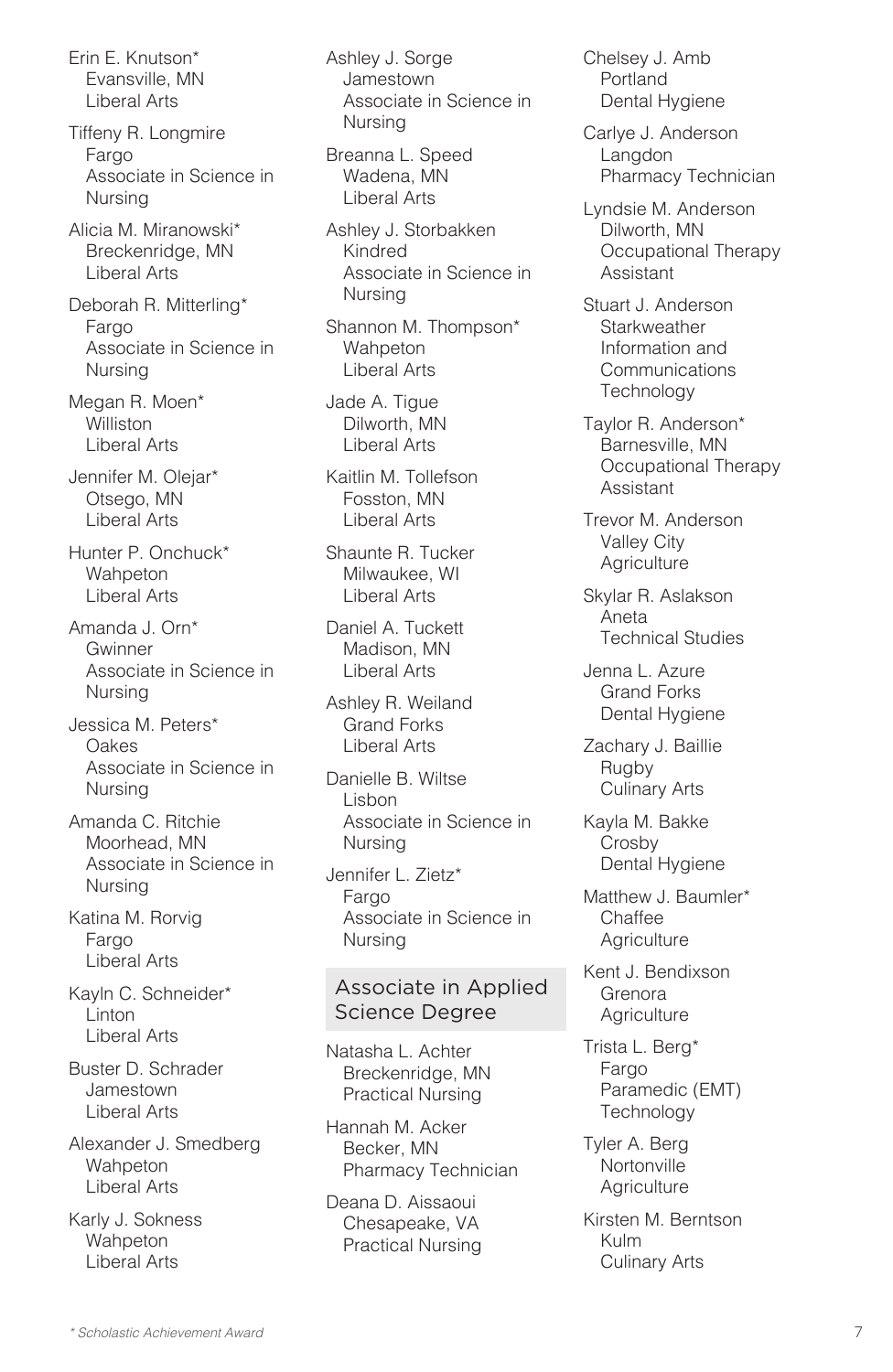Ryan S. Bolme Abercrombie **Agriculture** 

Rowdy M. Borman Great Bend Culinary Arts

Catherine A. Braaten Lakeville, MN Culinary Arts

Jenna C. Brady\* Crosby **Agriculture** 

Morgan N. Braun\* Wahpeton Pharmacy Technician

Jody A. Brendmoen Fergus Falls, MN Health Information

Trevor G. Bresin\* Fargo **Microelectronics Technology** 

Majken J. Breuer\* **Wahpeton** Practical Nursing

Ethan M. Bruer Alberta, MN **Agriculture** 

Kari M. Buchholz\* Fredonia Health Information

Alyssa K. Buckhouse Forman Dental Hygiene

Shailyn M. Busta Montgomery, MN Business Management

Justine S. Butler Waubay, SD Dental Hygiene

Lucas S. Butler Crookston, MN Culinary Arts

Sarah N. Carlson\* Lisbon Dental Hygiene

Katie J. Carr\* Ottertail, MN Practical Nursing Austin J. Cermak Anoka, MN Culinary Arts

Ashlie J.L. Challner\* Estevan, SK, Canada Dental Hygiene

Caleb S. Christianson Forman **Agriculture** 

Alexander T. Clauson Crookston, MN **Agriculture** 

Bradley M. Clemens Wimbledon **Agriculture** 

Angela K. Cooper Lisbon Practical Nursing

Tanner J. Coppin\* Hankinson Practical Nursing

Sean P. Cose Kindred **Agriculture** 

Jenna J. Curtis Grand Rapids, MN Practical Nursing

Mykal J. Daeley Sherwood Culinary Arts

Jonathan E. Daeuber **Wahpeton** Paramedic (EMT) **Technology** 

Tracey D. Danielson\* Fergus Falls, MN Occupational Therapy Assistant

Kaylee L. Diebold\* Willow City Pharmacy Technician

Jesse W. Doggett Oakes Business Management

Shelby L. Dohman Breckenridge, MN Business Management

Marissa M. Ebben\* Wilmot, SD **Agriculture** 

Ashley M. Edwardson **Wahpeton** Dental Hygiene

Grant M. Egeland Fisher, MN **Agriculture** 

Cindy J. Ekberg Breckenridge, MN Occupational Therapy Assistant

Elizabeth C. Enger\* Lisbon Pharmacy Technician

Jill A. Entzi\* Lehr Pharmacy Technician

Melissa R. Epperson Elbow Lake, MN Pharmacy Technician

Kristin V. Eslinger Jamestown Dental Assisting

Austin J. Fischer Beardsley, MN Nanoscience Technology

Peter B. Fisher Champlin, MN Occupational Therapy Assistant

Brooke A. Fletcher\* Two Harbors, MN Paramedic (EMT) **Technology** 

Sierra B. Fox Poolesville, MD **Agriculture** 

Hilary A. Frericks\* Ashton, SD Dental Hygiene

Taylor A. Fylling Turtle Lake Dental Hygiene

Ashton E. Gibson **Enderlin** Dental Assisting

Macey A. Giesen Makoti Dental Assisting

Cole R. Gilles **Wahpeton Agriculture**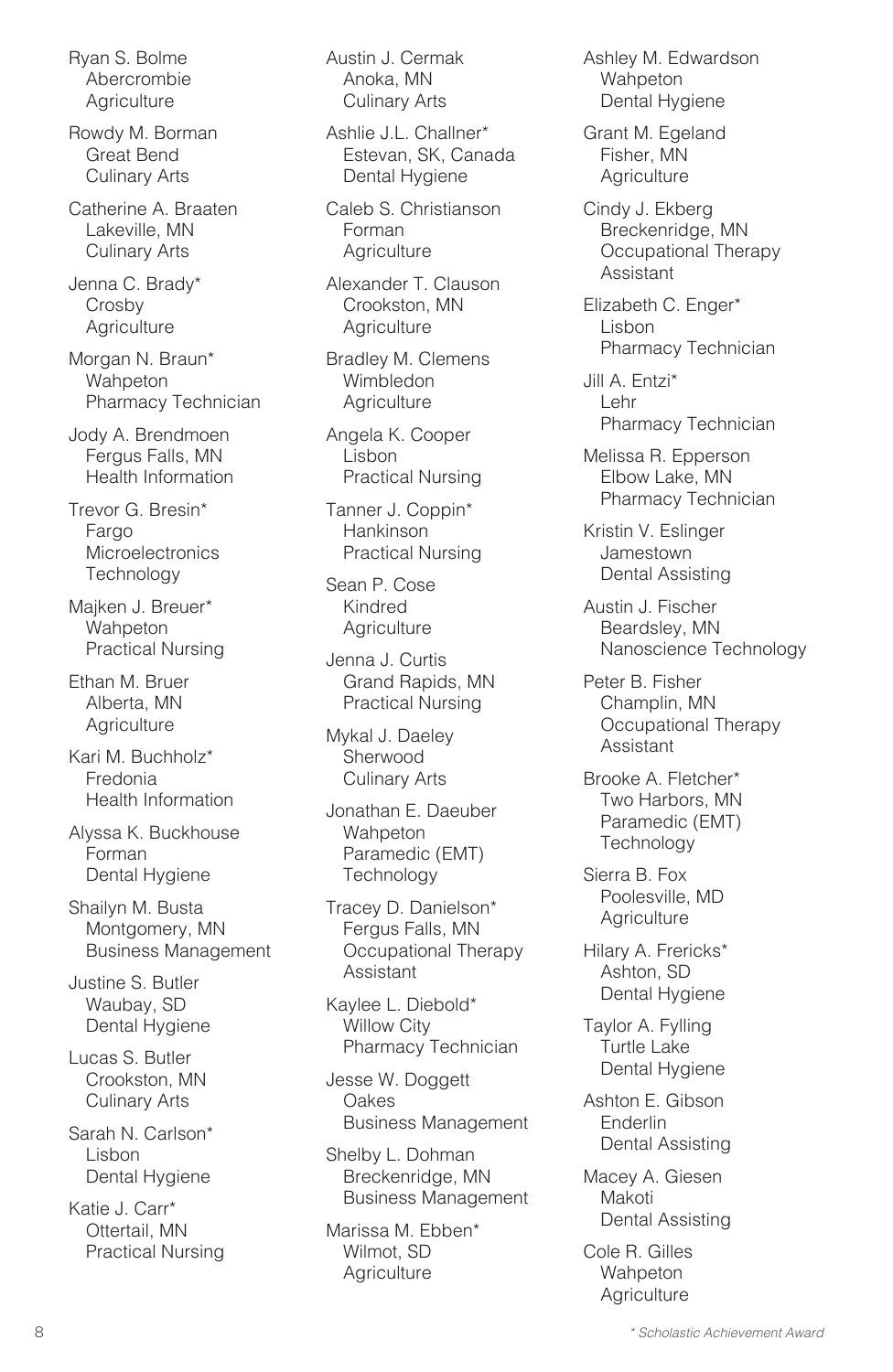Kevin J. Gillespie Hitterdal, MN **Agriculture** 

Ashley R. Gilsdorf\* Graceville, MN Practical Nursing

Diane M. Gordon\* Staples, MN Health Information

Jennifer L. Graves\* Williamsburg, MO Dental Hygiene

Shanna M. Gross **Bismarck** Health Information

Derek J. Gullickson Park River Occupational Therapy Assistant

Kathryn M. Gustafson Crescent City, CA Practical Nursing

Kristin B. Hagen Claremont, SD Dental Hygiene

Breanna M. Hanan Annandale, MN Practical Nursing

Lisa Hanover\* International Falls, MN Paramedic (EMT) **Technology** 

Emily K. Harren\* Freeport, MN Occupational Therapy Assistant

Katherine D. Harried Gwinner Pharmacy Technician

Jennifer N. Harty Wahpeton Dental Hygiene

Libbi A. Hasenwinkel Garrison Dental Assisting

Tyler L. Hasse Breckenridge, MN Business Management

Ashley J. Haus Mantador Practical Nursing Grant S. Haverland Colfax **Agriculture** 

Garrett L. Hayen **Cogswell Agriculture** 

April J. Hayenga Oakes Practical Nursing

Amber K. Heffta\* Adams Occupational Therapy Assistant

Jennifer L. Hegge\* Breckenridge, MN Practical Nursing

Ryan P. Heley Lidgerwood **Microelectronics Technology** 

Ashley A. Herz\* Fargo Dental Hygiene

Harlee J. Hesse Hecla, SD Occupational Therapy Assistant

Saskia I. Hindersmann **Wahpeton** Culinary Arts

Tanner A. Hofer **Hebron** Culinary Arts

Sara L. Holcomb\* **Wahpeton** Business Management

Rhiana L. Holmes Jamestown Dental Hygiene

Jessica L. Houser Lidgerwood Practical Nursing

Brent W. Houska Grafton Information and **Communications Technology** 

Eric S. Houska\* Mahnomen, MN **Agriculture** 

Jessica E. Hovelson Cormorant, MN Dental Hygiene

Augustin A. Hubrig Wheaton, MN **Agriculture** 

Martha G. Ibarra Coolidge, AZ Occupational Therapy Assistant

Kristin L. Iverson Alvarado, MN Practical Nursing

Cole A. Jackson Fergus Falls, MN Information and **Communications Technology** 

Kristin M. Jacobchick **Bismarck** Business Management/ Culinary Arts

Lila J. Jacobson\* Campbell, MN Health Information

Stephanie M. Jennen Elbow Lake, MN Business Management

Gena R. Jenniges\* Glenwood, MN Culinary Arts

Justin J. Jirak Breckenridge, MN **Agriculture** 

Michael P. Jirak Breckenridge, MN Business Management

Austin L. Johnson **Milnor Agriculture** 

Ryan S. Johnson\* West Fargo Practical Nursing

Jessie L. Joubert East Grand Forks, MN Business Management

Joshua M. Klein Fargo Business Management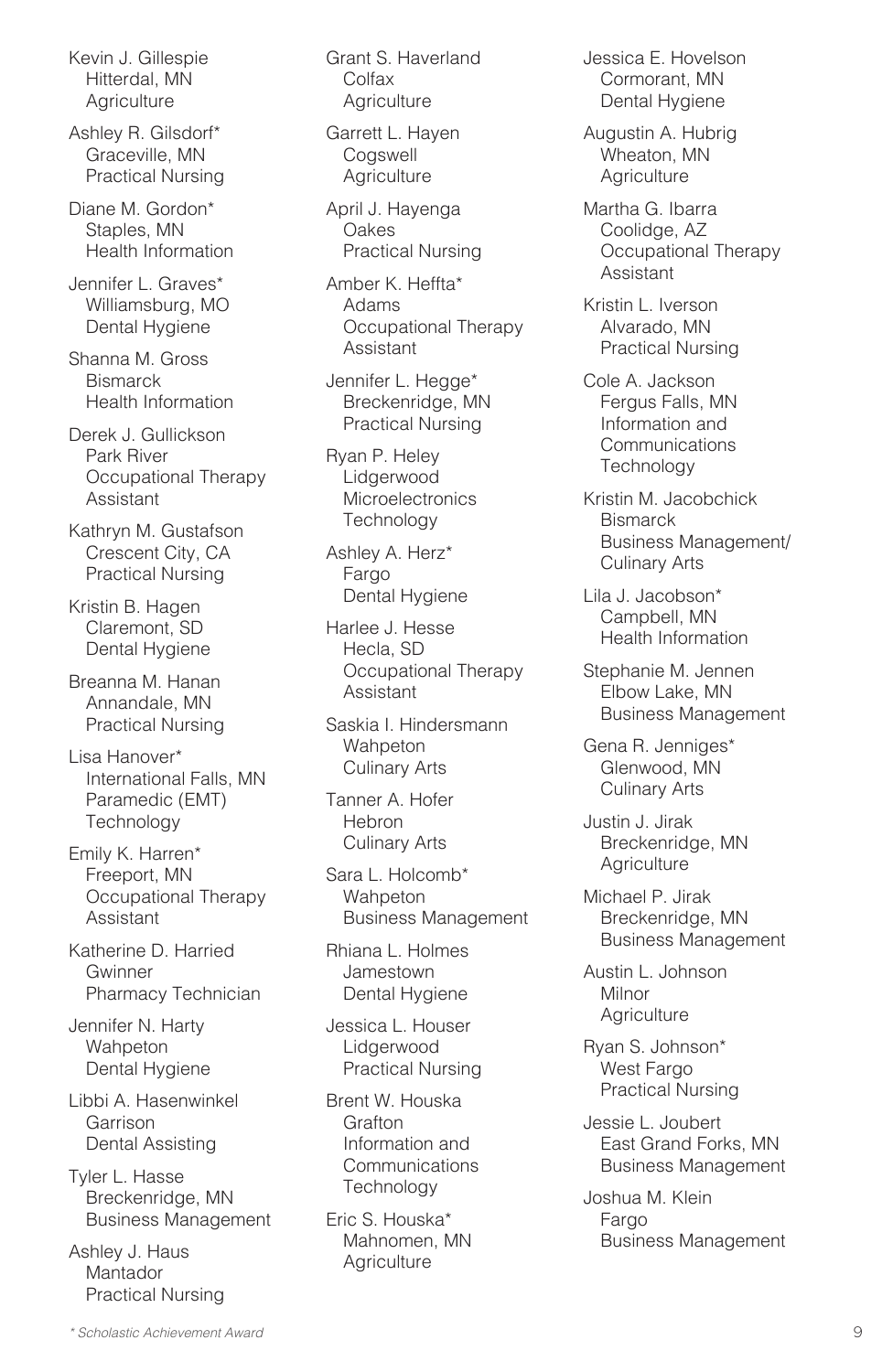Travis M. Klein Minot **Agriculture** 

Erin E. Knutson\* Evansville, MN Dental Hygiene

Cody S. Kologi\* Richwood, MN **Agriculture** 

Mitchell T. Kraft Crookston, MN Information and Communications **Technology** 

Kasey A. Lang West Fargo Practical Nursing

Brandon D. Langfeld **Wahpeton Agriculture** 

Sarah A. Langfeld\* Wahpeton Practical Nursing

Hannah J. Larson Herman, MN Practical Nursing

Zebulen L. LeNoue Breckenridge, MN **Agriculture** 

Jane A. Leonard Rolla Health Information

Everett R. Lervik Willow City **Agriculture** 

Dariann A. Loibl Valley City Business Management

Alyssa C. Lordy Wishek Culinary Arts

Hannah B. Lupkes Graceville, MN Practical Nursing

Emma L. Magsam Crookston, MN Culinary Arts

Carter L. Malingen Rothsay, MN **Agriculture** 

Grant A. Manock\* **Wahpeton Agriculture** 

Natalie B. Marquart Wolverton, MN Occupational Therapy Assistant

Brandi K. Matejcek **Wahpeton** Practical Nursing

Brendon J. Mattson Rolla Business Management

Vanessa D. Mauch\* Barney Dental Assisting

Chelsey K. Mehrer **Hettinger** Culinary Arts

Jason M. Mell **Grafton** Practical Nursing

Heather P. Mihulka **Bismarck** Occupational Therapy Assistant

Ashley M. Miller\* Newburg Practical Nursing

Laine M. Miller Perham, MN Dental Assisting

Molly N. Miller Dickinson Dental Assisting

Shelby A. Moe **Oakes** Business Management

Katrina J. Nord Adams **Agriculture** 

Ashley A. Olson Fargo Occupational Therapy Assistant

Shelbi L. Olson Hazen Occupational Therapy Assistant

Lisa A. Olsson Bloomington, MN Health Information

Taylor D. Oster Lidgerwood Business Management

Amy E. Otten Minnewaukan Practical Nursing

Shawn E. Paczkowski\* Abercrombie **Agriculture** 

Sheela F. Pankow Hankinson **Agriculture** 

Sylvia M. Peter Oakes Practical Nursing

Katie A. Peterson Maple Grove, MN Dental Assisting

Riley D. Peterson Gwinner Business Management

Britian L. Pfaff Gwinner **Agriculture** 

Briannah M. Pierce **Hatton** Practical Nursing

Brett M. Pietron Wahpeton Business Management

Carlene I. Porter Wilmot, SD Occupational Therapy Assistant

Amber L. Pospisil\* Alexandria, MN Occupational Therapy Assistant

Megan E. Prante\* **Lisbon** Business Management

Kyle K. Proulx Red Lake Falls, MN **Agriculture** 

Katelyn R. Pueppke Buffalo Business Management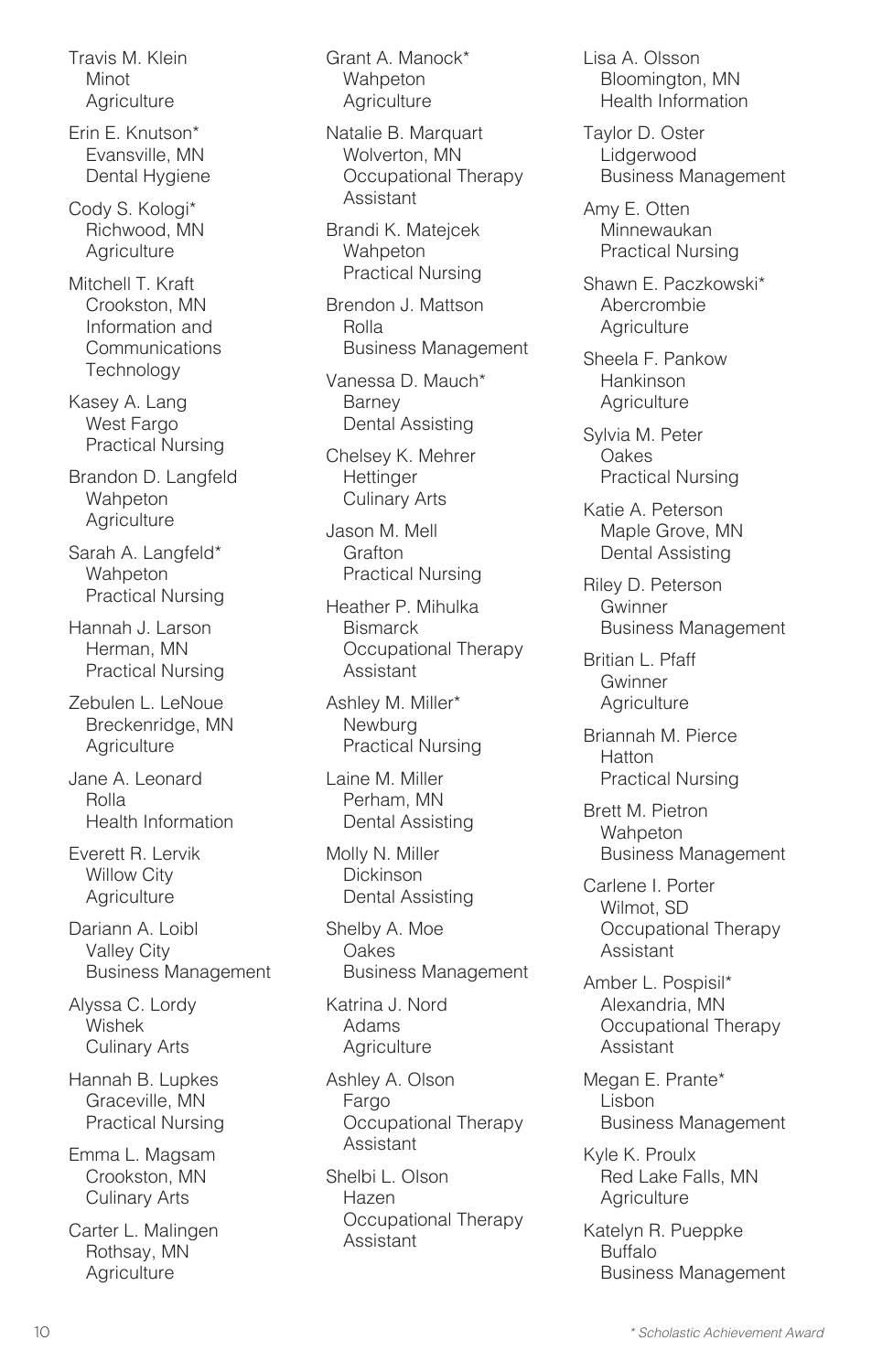Meghan C. Raedel Fargo Practical Nursing

Tyler M. Rafteseth Elgin Information and **Communications Technology** 

Truman D. Raguse Wheaton, MN **Agriculture** 

Matthew T. Reasoner Atlanta, GA Culinary Arts

Brooke S. Renner\* Zap Business Management

Nicole M. Rilla Battle Lake, MN Dental Hygiene

Tanesha K. Roehrich LaMoure Occupational Therapy Assistant

Christian L. Roise\* Fargo Business Management

Angela J. Ronning\* Bagley, MN Practical Nursing

Courtney A. Rossow\* **Wahpeton Agriculture** 

Brady A. Sahr Kindred **Agriculture** 

Tyler W. Schleske Fergus Falls, MN **Agriculture** 

Courtney L. Schmidt\* Rosemount, MN Occupational Therapy Assistant

Kayln C. Schneider\* Linton Dental Hygiene

Andre S. Schowalter-Perry St. Paul, MN Business Management

Albert B. Schultz\* Fargo Information and **Communications Technology** 

Nicholas D. Schulz Park Rapids, MN Occupational Therapy Assistant

Karlee M. Seim Watertown, SD Business Management

Chelsea J. Sims\* Milnor Dental Hygiene

Andrea L. Sluke West Fargo Occupational Therapy Assistant

Abby J. Southard **Harvey** Pharmacy Technician

Breanna L. Speed Wadena, MN Dental Hygiene

Lindsay A. Spillman Kensington, MN Dental Assisting

Taelor R. Splonskowski Wahpeton Pharmacy Technician

Andi L. Steckler\* Fargo Health Information

Amanda A. Steffel Olivia, MN **Agriculture** 

Stephanie M. Stensgard Enderlin **Agriculture** 

Bailey K. Stewart St. John Practical Nursing

Andrew J. Strand Kenyon, MN **Agriculture** 

Dylan G. Summerville Breckenridge, MN Business Management Kalissa K. Syverson Sawyer **Agriculture** 

Samantha L. Thiel Almont Business Management

Lora B. Thompson **Cavalier** Pharmacy Technician

Jade A. Tigue Dilworth, MN Dental Hygiene

Aaron R. Toelle\* Browns Valley, MN **Agriculture** 

Jennifer K. Tolbert\* Breckenridge, MN Pharmacy Technician

Michaela R. Trangsrud\* Fargo Practical Nursing

Kathy C. Traylor West Fargo Practical Nursing

Kylie J. Tripp Jamestown Practical Nursing

Tasha N. Turner Gardner Occupational Therapy Assistant

Trisha M. Underdahl Alexandria, MN Paramedic (EMT) **Technology** 

Paige R. Vellenga\* **Hankinson** Business Management

Travis L. Vold Breckenridge, MN Business Management

Mackenzie M. Wade Medina, MN Business Management

Nicholas Wagner Fargo Occupational Therapy Assistant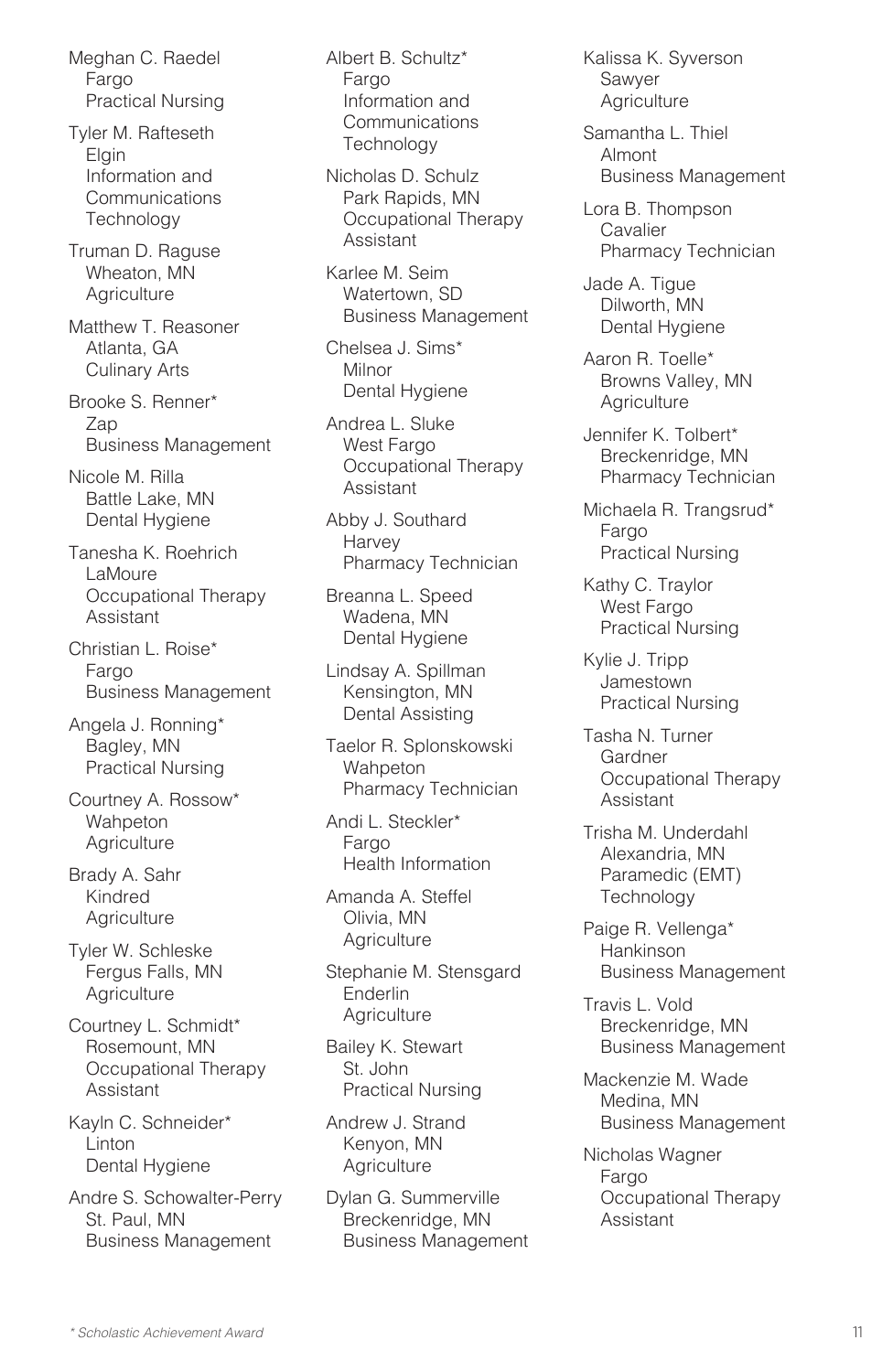Whitney L. Wald **Edgeley** Practical Nursing

Curtis L. Weible\* Grandin Paramedic (EMT) **Technology** 

Ashley R. Weiland Grand Forks Dental Hygiene

Katelyn A. Wendel LaMoure **Agriculture** 

Heather M. Wieber Hastings, MN Practical Nursing

Katie L. Wieser Wahpeton Business Management

Karly A. Zink Garrison Pharmacy Technician

#### **Certificate**

Allison G. Barnick Tappen Dental Assisting

Joshua J. Bierman\* Devils Lake Paramedic (EMT) **Technology** 

Bailey A. Brummond Plentywood, MT Dental Assisting

Richard M. Campbell Finley Pharmacy Technician

Megan A. Fedderson Breckenridge, MN Pharmacy Technician

Spencer J. Gebhardt St. Joseph, MN Paramedic (EMT) **Technology** 

Amanda P. Gillespie Morris, MN Dental Assisting

Rachel L. Hermanson New Rockford Dental Assisting

Jay A. Huseby\* West Fargo Paramedic (EMT) **Technology** 

Cole A. Jackson Fergus Falls, MN Information and **Communications Technology** 

Logan D. Kleinsasser\* Jamestown Information and **Communications Technology** 

Mckenzie T. Minette **Bismarck** Pharmacy Technician

Michael A. Monson\* Moorhead, MN Paramedic (EMT) **Technology** 

John R. Morrison\* Erskine, MN Paramedic (EMT) **Technology** 

Lisa M. Mortenson International Falls, MN Paramedic (EMT) **Technology** 

Shaina T. Pfau Fargo Paramedic (EMT) **Technology** 

Courtney L. Ruda Long Prairie, MN Dental Assisting

Abby E. Sorby Fort Ransom Dental Assisting

Shelby J. Strei Odessa, MN Dental Assisting

Cara J. Taschuk\* International Falls, MN Paramedic (EMT) **Technology** 

Sarah C. Tulving New Rockford Pharmacy Technician Sapphire M. Watchorn\* Detroit Lakes, MN Paramedic (EMT) **Technology** 

Curtis L. Weible\* **Grandin** Paramedic (EMT) **Technology**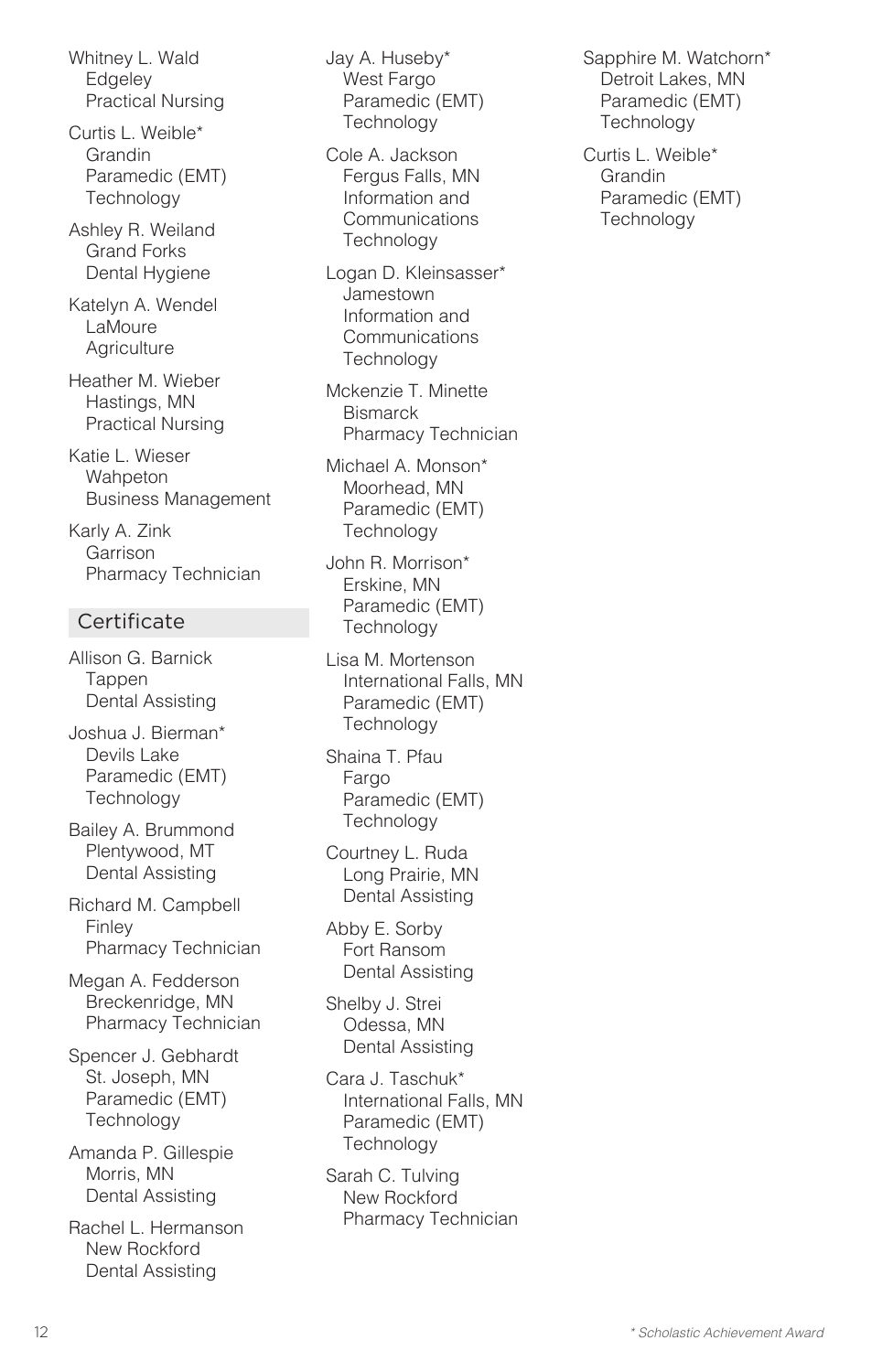# TECHNOLOGIES AND SERVICES DIVISION

#### Associate in Applied Science Degree

Dexter T. Aaberg Rothsay, MN Powersports Technology

Garrett A. Aasand Devils Lake Welding Technology

Anthony T. Adensam East Grand Forks, MN Architectural Drafting and Estimating Technology

Joshua J. Albanese Syracuse, NY Architectural Drafting and Estimating Technology

Kory G. Alexander Surrey Architectural Drafting and Estimating Technology

Stephen R. Allmendinger Fort Collins, CO Diesel Technology

Lane B. Alm\* Hawley, MN John Deere Tech

Brian E. Anderson\* Lake Park, MN HVAC/R Technology

Jonathon G. Anderson **Bismarck** HVAC/R Technology

Richard W. Anderson\* Plentywood, MT John Deere Tech

Valdemar Balderas Wahpeton Construction Management **Technology** 

John M. Baldwin Benson, MN John Deere Tech

Joshua P. Barsness\* Brandon, MN Land Surveying and Civil Engineering Technology

Matt K. Barwin\* **Thompson** John Deere Tech

Danielle E. Basaraba\* Fairfield Automotive Technology

Shawn A. Bear **Cooperstown** Electrical Technology

Aron M. Bellemare Moorhead, MN John Deere Tech

Andrew M. Belus\* Circle, MT John Deere Tech

Aaron A. Bergdahl Cando Building Construction **Technology** 

David F. Biggers Buffalo Automotive and Diesel Master Technician

Christopher J. Binder **Steele** John Deere Tech

Brett M. Birkeland Miles City, MT Automotive Technology

Michael J. Bitz Zap Automotive Technology

Matthew D. Block Carpio Electrical Technology

Joshua T. Bloxham\* Williston Diesel Technology

Tyce R. Boisjolie Lisbon John Deere Tech

Hunter A. Bondeson **Bismarck** Electrical Technology

O'Ryan D. Bosek\* Brandon, MN Automotive Technology Cody A. Bouman Philip, SD Caterpillar Dealer Service **Technician** 

Dillon J. Braaten Wishek Welding Technology

Tyler G. Brady Crosby Electrical Technology

Gregory R. Breker Havana Diesel Technology

Kristian S. Brevik Twin Valley, MN Powersports Technology

John J. Brielmaier North Mankato, MN Diesel Technology

Jeremy S. Bryant\* Fargo Automotive Technology

Andrew D. Buck Pelican Rapids, MN Electrical Technology

Brian L. Butenhoff\* Barnesville, MN Building Construction **Technology** 

Christopher J. Byzewski West Fargo Construction Management **Technology** 

Darren B. Calderon\* **Wahpeton** Electrical Technology

Brandon T. Carlson Bemidji, MN Land Surveying and Civil Engineering Technology

Jose D. Chavez Leonard Building Construction **Technology** 

John M. Clark **Edgeley** Automotive Technology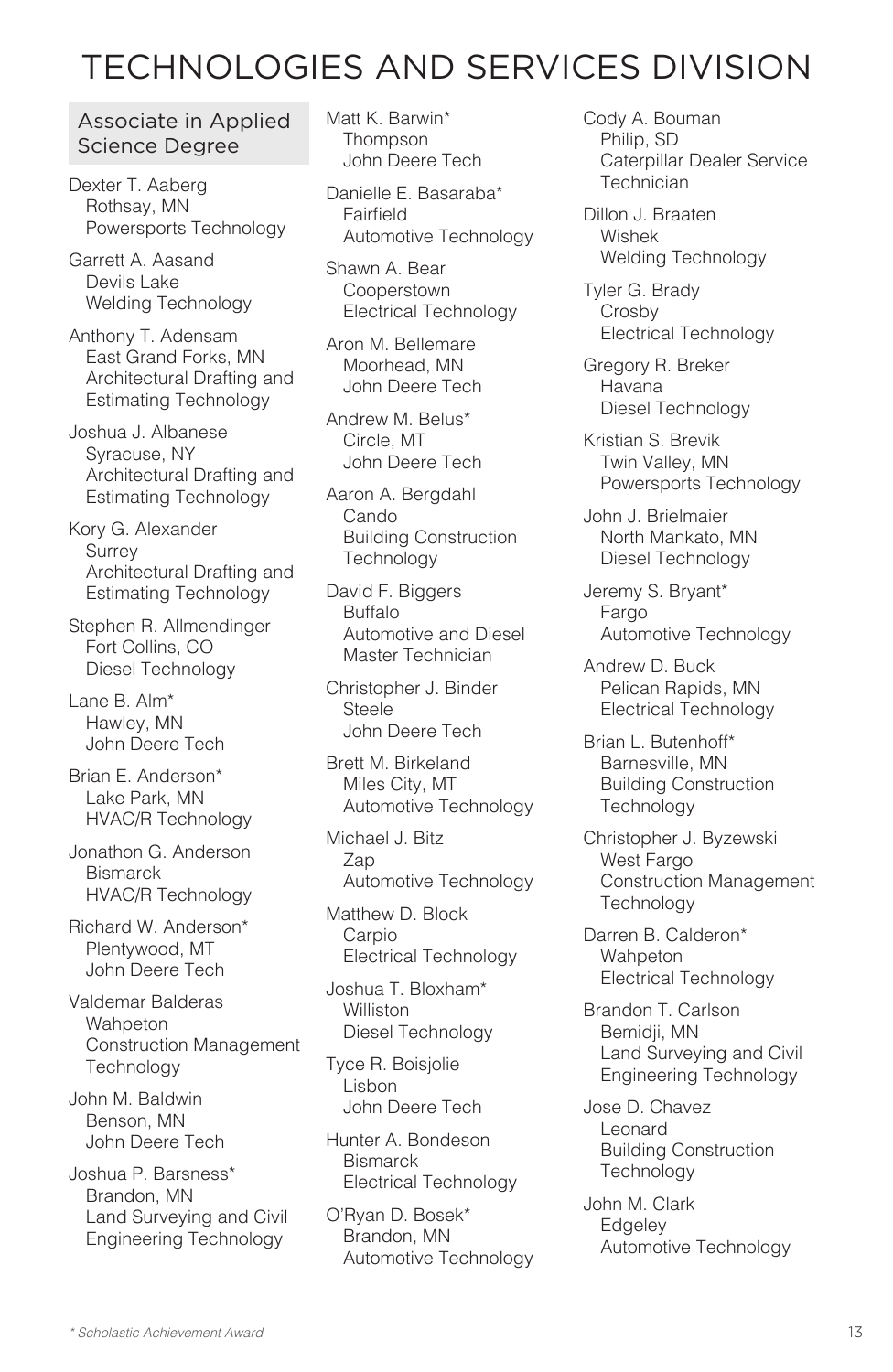Colten D. Claus Kindred Building Construction **Technology** 

Benjamin C. Colling\* Fergus Falls, MN Electrical Technology

Frank Contreras, Jr.\* St. Thomas Caterpillar Dealer Service Technician

Nick O. Curtis Rothsay, MN John Deere Tech

Connor R. Cusick Big Lake, MN Diesel Technology

Zackary R. Dahring Vergas, MN Diesel Technology

Scott T. Dandurand Moorhead, MN Welding Technology

Alec J. Davis Erhard, MN Electrical Technology

Austin J. Deering Oakes Powersports Technology

Jonathan O. DeJesus Minot Automotive Technology/ Automotive and Diesel Master Tech

Gary A. Denault Northwood Auto Body Repair and Refinishing Technology

Jayden M. Dewald Napoleon Auto Body Repair and Refinishing Technology

Mike A. Diede Jamestown Land Surveying and Civil Engineering Technology

Evan W. Dittus Fredonia Diesel Technology

Drew T. Dockter Ashley Caterpillar Dealer Service Technician

Jason W. Dokken\* Max Welding Technology

Ryan L. Domier\* Harwood John Deere Tech

Taylor D. Dopson Williston Electrical Technology

Davis C. Dube\* West Fargo John Deere Tech

Daniel J. Duppong Beulah Construction Management **Technology** 

Tyler J. Eblen Regal, MN John Deere Tech

Dylan J. Eckert\* Powers Lake John Deere Tech

Jamie P. Eggermont\* Binford Diesel Technology

Logan K. Eisenbeis\* Beulah Welding Technology

Jason R. Engebretson Fargo Auto Body Repair and Refinishing Technology

Jacob L. Engelter New Salem Caterpillar Dealer Service **Technician** 

Nicklaus S. Erichsen\* Victoria, MN Powersports Technology

Daniel J. Evert Sabin, MN Diesel Technology

Jack R. Fisher\* Champlin, MN Land Surveying and Civil Engineering Technology

Brogan T. Foertsch Wyndmere Building Construction **Technology** 

Catherine E. Foss Elbow Lake, MN Architectural Drafting and Estimating Technology

Aaron S. Fossen Fargo Caterpillar Dealer Service **Technician** 

Daniel A. Freitag\* Bowman Diesel Technology

Arnold R. Friesz III\* **Elgin** John Deere Tech

Cody D. Fry West Fargo Diesel Technology

Jamison M. Fuqua Larimore John Deere Tech

Corban L. Gage Langdon Construction Management **Technology** 

Alex D. Gebhard **Edgeley** Precision Machining **Technology** 

Rachel L. Gehrke **Casselton** Architectural Drafting and Estimating Technology

Jeremiah J. Goodman Tuttle Diesel Technology

Christopher D. Gravley\* Webster, SD Architectural Drafting and Estimating Technology

Joel M. Green\* Wahpeton Caterpillar Dealer Service **Technician** 

Jacob W. Greff Mott Electrical Technology

Patrick A. Griffin Wahpeton Automotive Technology

Christopher J. Grismer Hosmer, SD John Deere Tech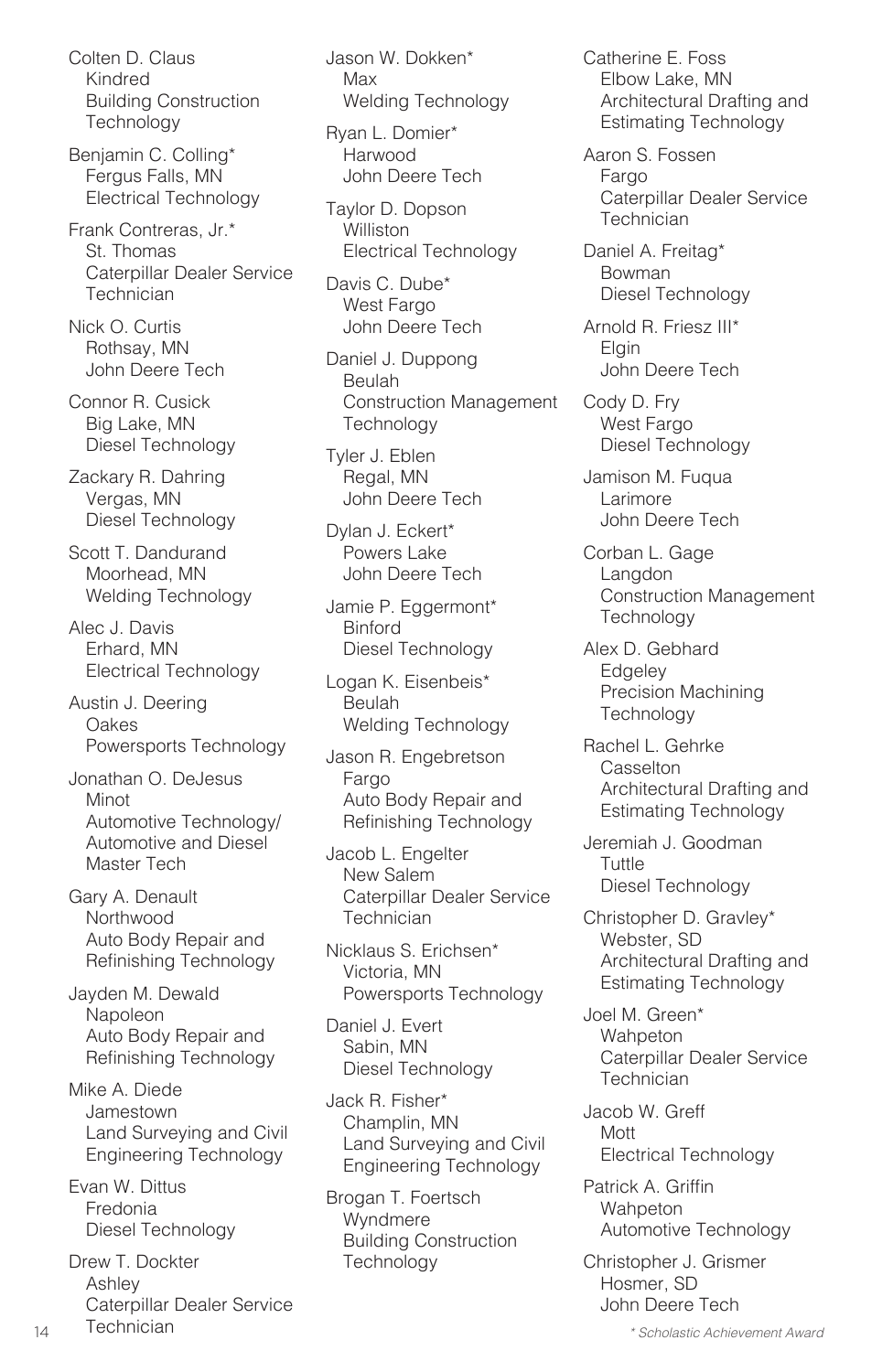Zachary T. Grove Oklee, MN Diesel Technology

Thomas J. Haberman Barney Diesel Technology

Derek A. Haggerty Crookston, MN John Deere Tech

Christopher J. Hanson Mandan Powersports Technology

Ethan J. Hanson\* Minot John Deere Tech

Jacob A. Hanson Viking, MN Diesel Technology

Jacob L. Hanson\* Pequot Lakes, MN Caterpillar Dealer Service **Technician** 

Brett J. Hardy Cavalier Automotive and Diesel Master Technician

James C. Harper Hastings, MN Diesel Technology

Christopher J. Harriman Bowman Diesel Technology

Alexander D. Harrington Fargo Welding Technology

Aaron J. Hauge\* Cavalier Electrical Technology

Tyler C. Haugen **Northwood** Electrical Technology

John W. Helms\* Buffalo, SD Automotive and Diesel Master Technician

Zachary J. Hembree-Mueller Oakes HVAC/R Technology

Austin V. Heyen Abercrombie HVAC/R Technology Nathan T. Hoff\* Miles City, MT Electrical Technology

Brandon A. Holevoet Geneseo, IL John Deere Tech

Luke A. Hollenbeck\* Velva John Deere Tech

Dakota C. Horner King George, VA Welding Technology

Alex D. Hovde\* **Wahpeton** Welding Technology

Preston G. Hubbs Detroit Lakes, MN Welding Technology

Evan J. Huttunen Sebeka, MN Welding Technology

Nicholas J. Jahnke Johnson, MN John Deere Tech

Josh M. Jochim Flasher Diesel Technology

Chase R. Johansen\* Fergus Falls, MN Automotive Technology

Alexander R. Johnson\* Fergus Falls, MN Electrical Technology

Brandon C. Johnson Mott Powersports Technology

Casey L. Johnson Bottineau Welding Technology

Cody A.E. Johnson **Jamestown** Auto Body Repair and Refinishing Technology

Jeremiah T. Johnson Annandale, MN Electrical Technology

Justin O. Johnson Brookings, SD John Deere Tech Bryce A. Jossund\* Moorhead, MN John Deere Tech

James R. Joyce Elgin Diesel Technology

Emily M. Juvrud Henning, MN Architectural Drafting and Estimating Technology

Ethan M. Karey Killdeer Electrical Technology

Andrew J. Keller Minot John Deere Tech

Lucas A. Keller\* West Fargo John Deere Tech

Josh J. King **Bismarck** Diesel Technology

Andy R. Kinzler Jamestown John Deere Tech

Dakota L. Kleinsasser Jamestown HVAC/R Technology

Wil J. Kling Halliday Diesel Technology

Landon J. Knoll West Fargo Electrical Technology

Dalton C. Kopecky\* Frederick, SD Caterpillar Dealer Service **Technician** 

Connor J. Koppang Wahpeton Construction Management **Technology** 

Christopher L. Kottre **Bismarck** Caterpillar Dealer Service **Technician** 

Mason M. Kramer\* Strasburg Electrical Technology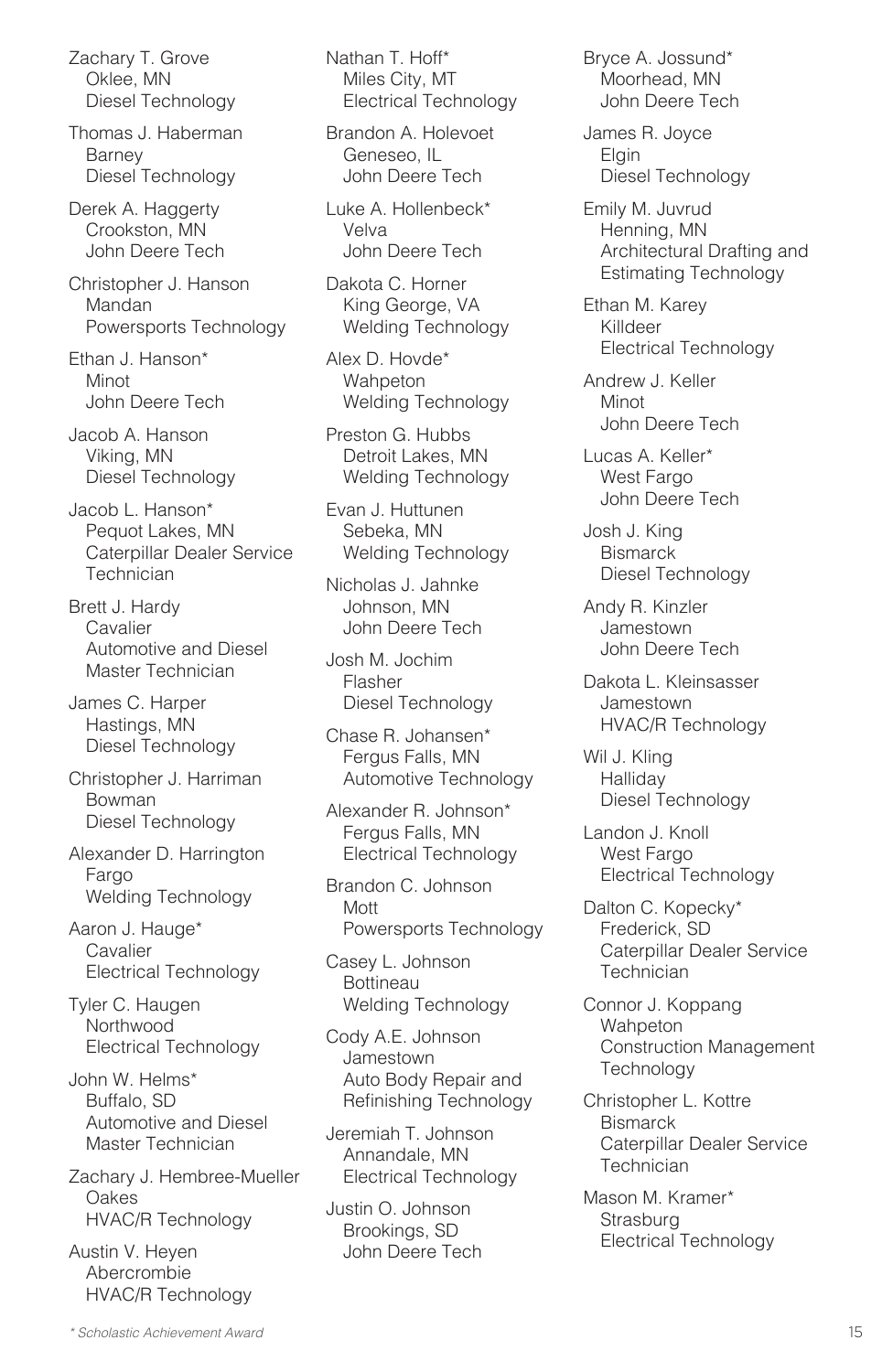Ridge L. Krisher\* Valentine, NE Caterpillar Dealer Service **Technician** 

Jarad J. Kriz\* Basye, VA Construction Management Technology/Technical **Studies** 

Nikolas R. Kukert\* Kent, MN Architectural Drafting and Estimating Technology

Brady R. LaMont Fargo Diesel Technology

Austin G. Larson Rosemount, MN Diesel Technology

Sean K. Lennick\* **Bismarck** Electrical Technology

David B. Lohstreter\* Fargo Precision Machining **Technology** 

Evie L. Lorenson\* Badger, MN Architectural Drafting and Estimating Technology

Jarek R. Ludwick Roseau, MN Precision Machining **Technology** 

Jesse R. Luetgers\* Alexandria, MN HVAC/R Technology

Christopher J. Lundeby **Osnabrock** Diesel Technology

Daniel J. Lusby, Jr. Jamestown Mechanical Systems

Jake R. Lutovsky **Grafton** Construction Management **Technology** 

Kameron W. Lynch\* **Williston** Diesel Technology Michael J. Lyons White Bear Lake, MN Electrical Technology

Andrew J. Maershbecker\* Hebron John Deere Tech

Jayden P. Maher Dickinson Caterpillar Dealer Service **Technician** 

Kyle D. Majer Middle River, MN John Deere Tech

Rex N.D. Mandel Jr. **Jamestown** Electrical Technology

Andrew H. Mandt\* **Wahpeton** Caterpillar Dealer Service **Technician** 

Austin J. March\* **Carrington** Diesel Technology

Paul A. Marsh Dickinson Electrical Technology

Colin J. Marum\* Fargo Land Surveying and Civil Engineering Technology

Bradley J. Marx Los Angeles, CA Welding Technology

Seth F. Matejcek Fairmount Diesel Technology

Dustin J. Mathiason Dickinson Architectural Drafting and Estimating Technology

Brett A. Mathson Ramsey, MN Diesel Technology

Landon R. Medenwald **Wahpeton** Welding Technology

Jared A.F. Meehl **Casselton** John Deere Tech Tanner J. Meidinger\* Ashley Building Construction **Technology** 

Joshua D. Mellies Hector, MN Diesel Technology

Dalton Mellmer Reeder Diesel Technology

Chris M. Merschman Anoka, MN Diesel Technology

Meghan L. Metcalf\* Sauk Centre, MN Land Surveying and Civil Engineering Technology

John G. Meuchel Watford City Automotive and Diesel Master Technician

Stephen R. Meyers **Drake** Automotive and Diesel Master Technician

Mckenzie J. Miller **Carrington** Electrical Technology

Mikayla R. Minow\* Sidney, MT Electrical Technology

Frank G. Mlnarik Forman Diesel Technology

Justin L. Mlnarik Forman Diesel Technology

Thomas R. Monroe\* Cologne, MN Powersports Technology

Nathan J. Mugavero West Fargo Building Construction **Technology** 

Joe R. Nelson Alexander Electrical Technology

Ty Z. Nelson\* Ray Electrical Technology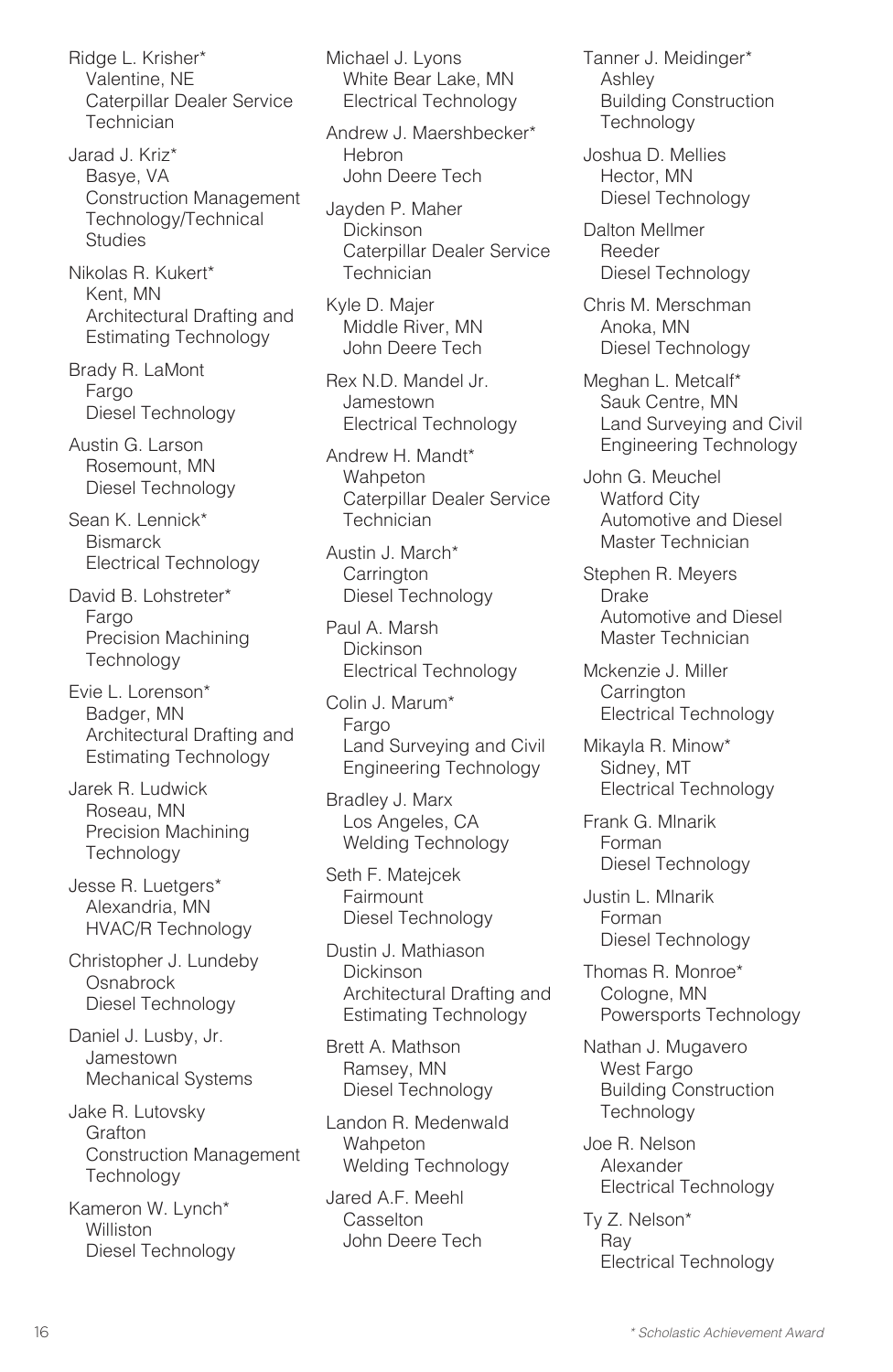Garrett J. Neuman Forest Lake, MN Automotive and Diesel Master Technician

James D. Nienhuis\* Lawton Diesel Technology

Matthew M. Niess\* Minot Precision Machining **Technology** 

Joel A. Niewoehner\* Bottineau Electrical Technology

Mackenzie R. Oen Grand Forks John Deere Tech

Austin W. Olin Fargo Powersports Technology

Brandon R. Olson Lisbon Auto Body Repair and Refinishing Technology

Eli J. Olson Fargo Automotive Technology

Tyler W. Olson Barnesville, MN Building Construction **Technology** 

Alexander S. Paczkowski Abercrombie Diesel Technology

Lukas J. Paulson Kindred Welding Technology

Andrew L. Pearson Atwater, MN Diesel Technology

Brandon L. Perkins Fargo Architectural Drafting and Estimating Technology

Benjamin J. Peter Heron Lake, MN John Deere Tech

Jacob M. Peterson Lake Lillian, MN John Deere Tech Russell J. Pfaff\* Appleton, MN Architectural Drafting and Estimating Technology

Justin H. Pierce **Gwinner** HVAC/R Technology

Kirsten C. Pierson Tea, SD Architectural Drafting and Estimating Technology

Solomon J. Reeves, Jr. Fargo Welding Technology

Shelby J. Regimbal\* Grand Forks Architectural Drafting and Estimating Technology

Anthony R. Reimer Hecla, SD Auto Body Repair and Refinishing Technology

Kolton J. Reis **Bismarck** Automotive and Diesel Master Technician

Dakotah T. Revering\* Parkers Prairie, MN John Deere Tech

Zachary P. Revering\* Moorhead, MN John Deere Tech

Tyson J.D. Richards Jamestown Electrical Technology

Trevor M. Ridl Belfield Diesel Technology

Kristopher A. Rinnels Wahpeton Powersports Technology

Brandon D. Rivers Park Rapids, MN Diesel Technology

Marc A. Roney Oakes Electrical Technology

Andrew J. Ronningen Minot Caterpillar Dealer Service **Technician** 

Austin L. Russell Wheaton, MN Electrical Technology

Isaac J. Rutten\* Perham, MN Precision Machining **Technology** 

Tyler B. Salquist West Fargo HVAC/R Technology

Matthew M. Saxerud Lisbon Automotive Technology

Dylan T. Schafer **Bismarck** John Deere Tech

Landon L. Schmidt **Bismarck** Electrical Technology

Scott E. Schmidt\* Linton Electrical Technology

Ryan A. Schneider Devils Lake Electrical Technology

Stuart M. Schneider\* **Orrin** Powersports Technology

Dustin T. Seefeld\* **Bismarck** Caterpillar Dealer Service **Technician** 

Michael C. Seim\* Park River Caterpillar Dealer Service **Technician** 

William R. Senkyr Cando Mechatronics Technology

Tyler R. Severance Palermo Electrical Technology

Matthew D. Sharp Jamestown Building Construction **Technology** 

Zdenek J. Skalicky Minot Electrical Technology

Kevin E. Slaubaugh\* Leeds John Deere Tech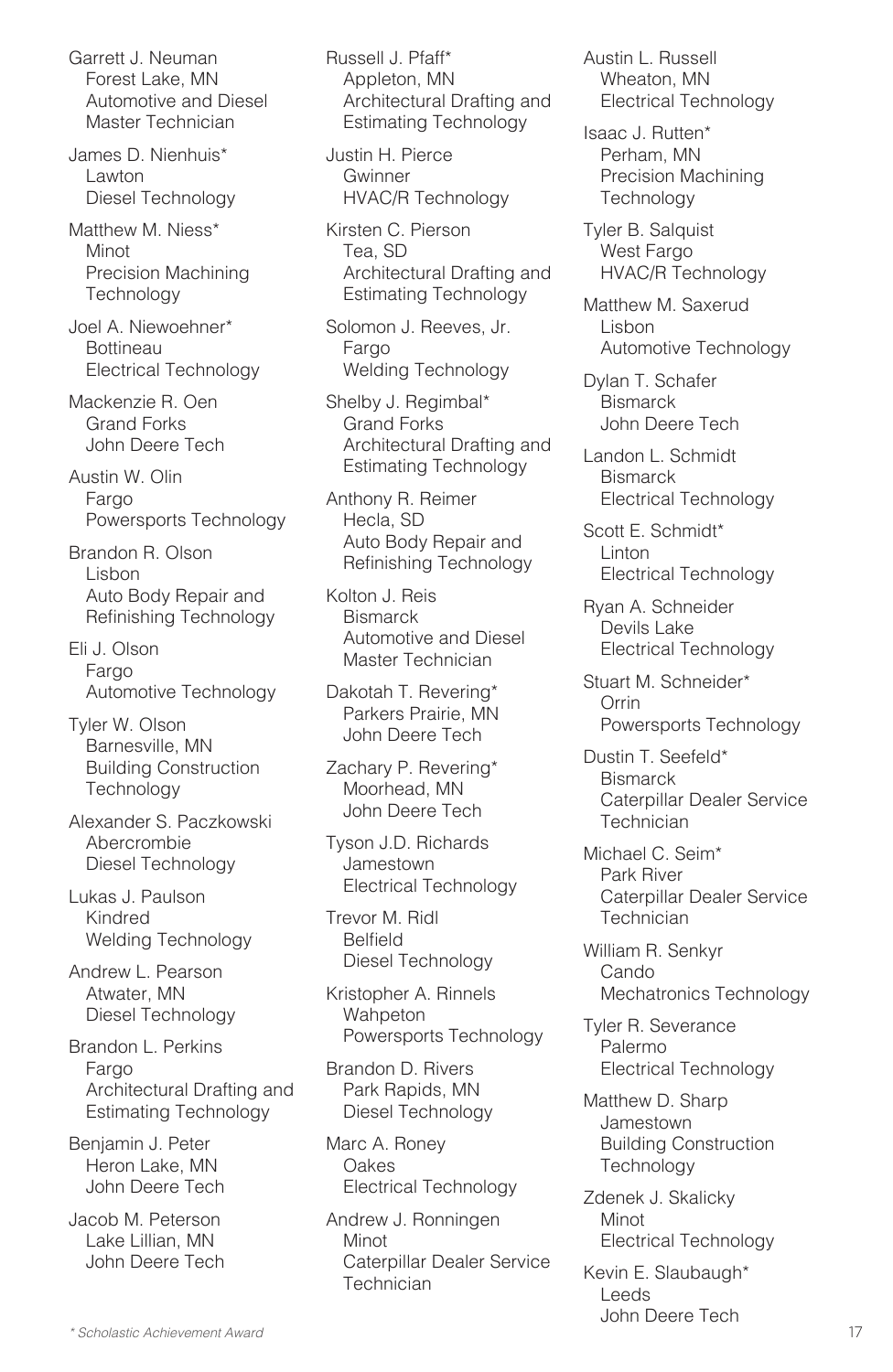Brock W. Smith\* East Grand Forks, MN Caterpillar Dealer Service Technician

Jake T. Smith **Stanley** Diesel Technology

Raymond L. Smith Marion Diesel Technology

Cody D. Staley Camano Island, WA John Deere Tech

Kale M. Steffenson Beulah Electrical Technology

Connor T. Stevens Fargo Building Construction **Technology** 

Grady M. Stillwell\* Moorhead, MN Caterpillar Dealer Service **Technician** 

Winfred A. Stinar Park Rapids, MN Architectural Drafting and Estimating Technology

Aaron M. Stone Wahpeton Construction Management **Technology** 

Ejay J. Stuen **Williston** HVAC/R Technology

Lexy L. Tank\* Britton, SD Architectural Drafting and Estimating Technology/ Construction Management **Technology** 

Garrett J. Tasa\* Sisseton, SD Mechatronics Technology

Adam E. Teegarden **Hunter** Architectural Drafting and Estimating Technology

Adam J. Thacker\* Cavalier John Deere Tech Dalton L. Thomas Sidney, MT Diesel Technology

Dylan J. Titus Scranton Precision Machining **Technology** 

Alex E. Tompkins Pingree Welding Technology

James D. Trader Oriska Welding Technology

Brady J. Tuchscherer Rugby Diesel Technology

Jordan L. Twete\* **Williston** Diesel Technology

Forrest D. Van Orman\* **Richardton** Caterpillar Dealer Service **Technician** 

Michael J. Wagner\* Anamoose Diesel Technology

Elijah T. Wallace\* Wahpeton Automotive Technology

Cameron J. Walsh Mott Welding Technology

Erik J. Wangler Rugby Electrical Technology

Wayde J. Wangler **Linton** Electrical Technology

Devon A. Ward\* Alexandria, MN Electrical Technology

Jorgen T. Warman Minot Electrical Technology

Andrew K. Weber Britton, SD Auto Body Repair and Refinishing Technology

Kristi M. Weikum Elgin Mechatronics Technology Andrew R. Welsh\* Langdon Caterpillar Dealer Service Technician

Lane A. Westman **Benedict** Welding Technology

Nick J. Wettstein Lidgerwood Building Construction **Technology** 

Wyatt R. Wetzstein **Bismarck** Diesel Technology

Charles R. Wieser **Wahpeton** Auto Body Repair and Refinishing Technology

Jonathan D. Wilmer Pembina Electrical Technology

Kody R. Woehl Plentywood, MT John Deere Tech

Jonathon T. Wohl\* **Bismarck** Technical Studies

Michael M. Wolf Ashley Diesel Technology

Brock Wynstra Mandan Diesel Technology

Duncan D. Wyrick Baker, MT Electrical Technology

Jonathan B. Yauney Mitchell, NE Electrical Technology

Dustin D. Zieman Minot Caterpillar Dealer Service Technician

Jesse S. Ziler Sidney, MT Electrical Technology

Jon R. Zimmerman Fargo Architectural Drafting and Estimating Technology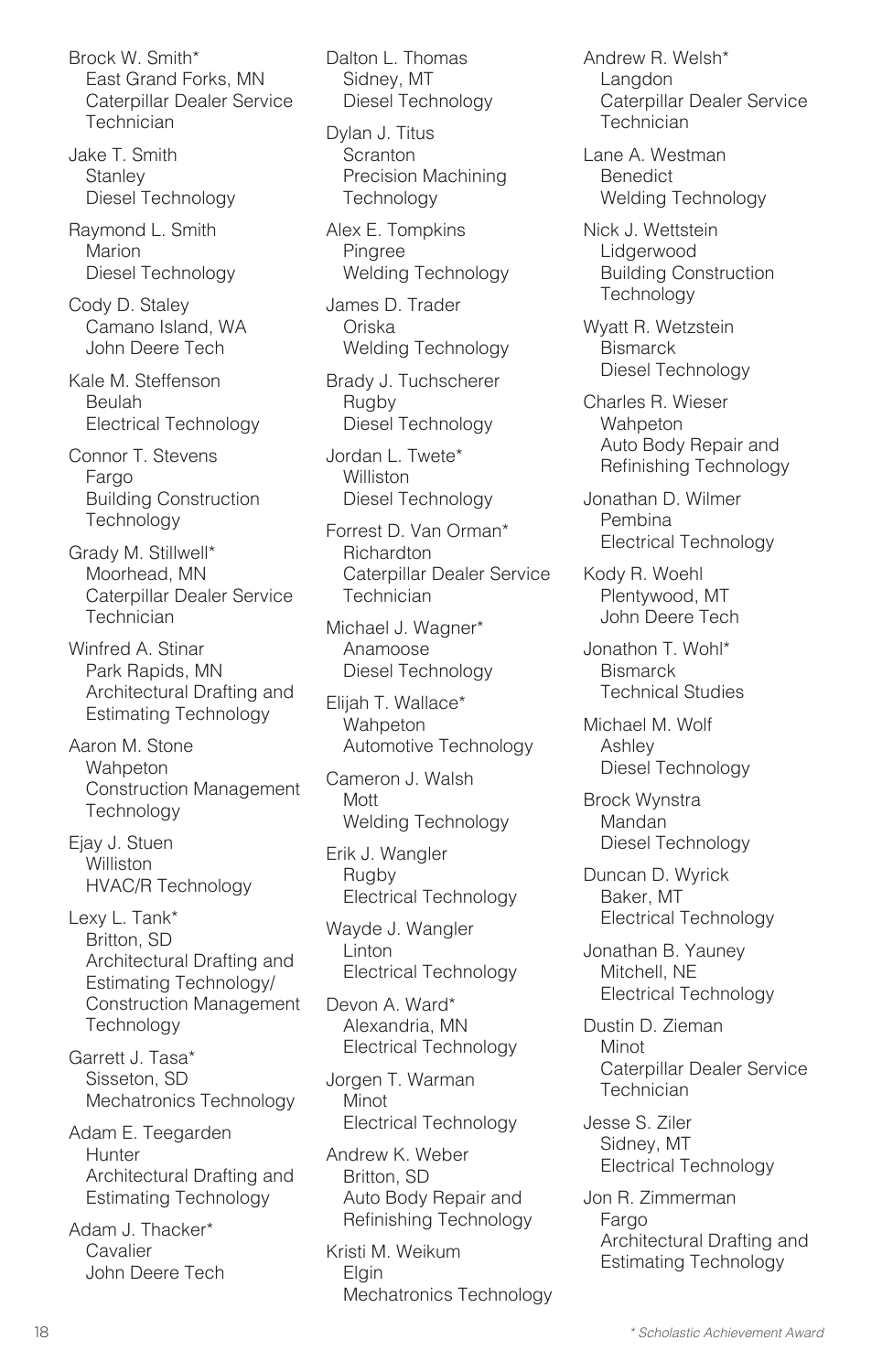#### Diploma

Nicholas M. Ascheman Morris, MN Diesel Technology

Brian A. Baker Mankato, MN Diesel Technology

Garrett J. Barnes **Bismarck** Automotive Technology

Brett M. Bartholomay Sheldon Automotive Technology

Johnathan K. Blazek Wyndmere Automotive Technology

Beau J. Brandt Comstock, MN Diesel Technology

Jonathan O. DeJesus Minot Automotive Technology

Brandon M. Dockter Jamestown Automotive Technology

Steven L. Hunt Cando Auto Body Repair and Refinishing Technology

Sawyer J. Lagein Noonan Diesel Technology

Ryan J. Leick West Fargo Automotive Technology

Chance M. Mack Edmore Automotive Technology

Ryan M. McCollum Kindred Automotive Technology

Aaron S. Melby Dalton, MN Diesel Technology

Nolan G. Mortenson **Rolette** Diesel Technology

Cody E. Ratcliffe Monticello, MN Automotive Technology Evan W. Riemer Douglas Powersports Technology

Connor T. Riley Ramsey, MN Diesel Technology

Devin C. Roers Brandon, MN Automotive Technology

Miles T. Solberg Fargo Automotive Technology

Austin T. Stockeland Cooperstown Diesel Technology

Shawn M. Wuger Owatonna, MN Automotive Technology

Donovan J. Zacharias\* Kathryn Diesel Technology

#### **Certificate**

Gary P. Althoff\* **Wahpeton** Welding Technology

Diamond R. Altorfer Wahpeton Precision Machining **Technology** 

Stephen Asare Kumasi/apaah, Ghana Welding Technology

Daniel M. Bartusek\* New Prague, MN Welding Technology

Carleton M. Battle\* Fargo Welding Technology

Seth R. Bauer **Bismarck** Plumbing

Owen B. Berg Fargo Precision Machining **Technology** 

Sherokee R. Bogert Grafton Powersports Technology John M. Clark **Edgeley** Auto Body Repair and Refinishing Technology

Brandon T. Compson Valley City Precision Machining **Technology** 

Bobbyjo Counts **Belcourt** Welding Technology

Trinity J. Dahl\* Vergas, MN Welding Technology

Jiawei Deng\* Breckenridge, MN Precision Machining **Technology** 

Joseph A. Ellingson Fargo Welding Technology

Tyler J. Erickson Fargo Welding Technology

Brett T. Grund Olivia, MN Plumbing

- Garety W.L. Hagensen Fargo Precision Machining **Technology**
- Jacob S. Heisler\* **Cando** Welding Technology

Lori J. Hetzel Powell, WY Precision Machining **Technology** 

Ryan H. Iverson\* **Mekinock** Precision Machining Technology

Tyler J. Jensen West Fargo Welding Technology

Emmett L. Johnson Alexander Welding Technology

Dylan M. Keller Wahpeton Welding Technology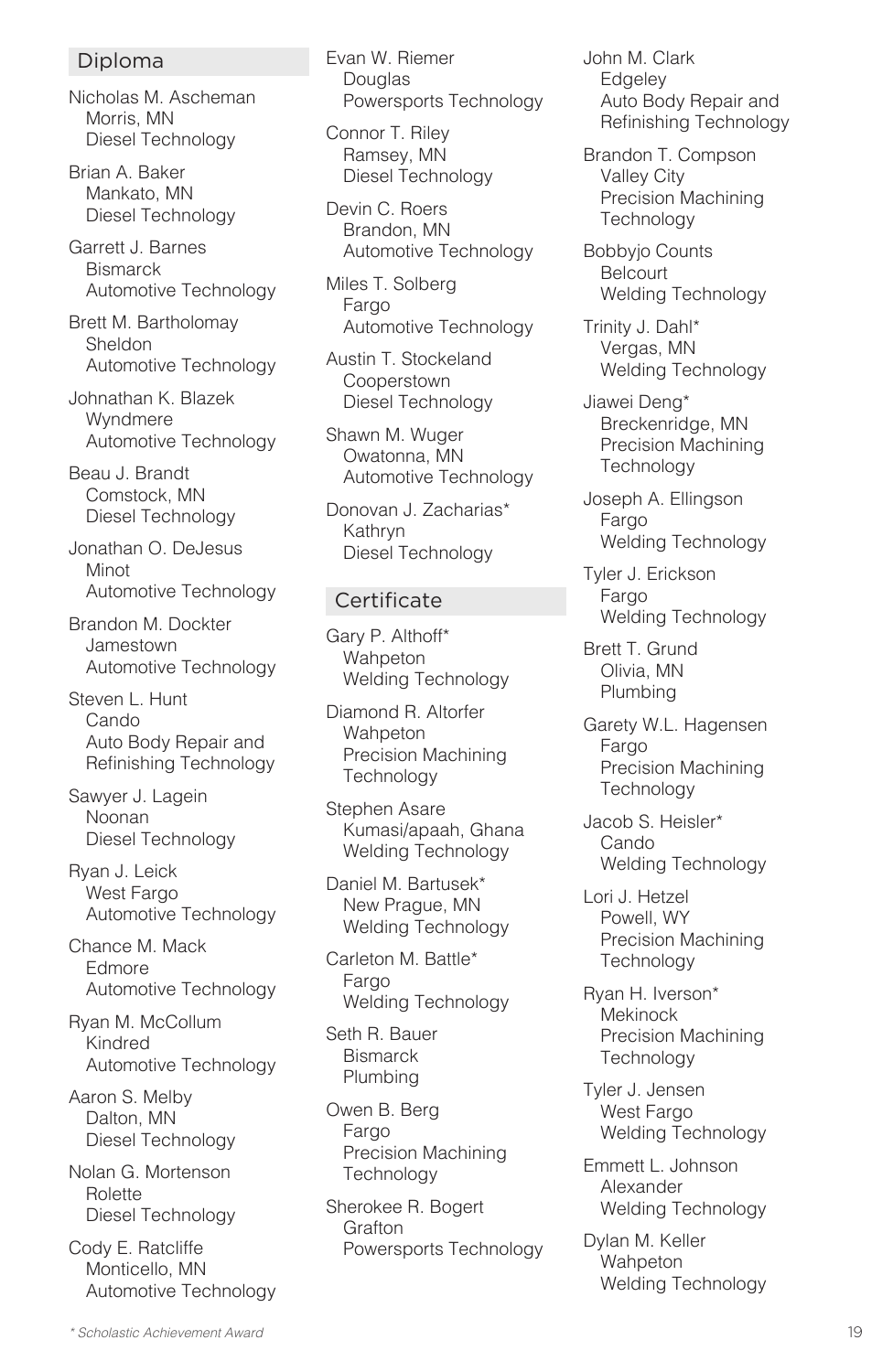Joshua L. Kessel\* **Dickinson** Welding Technology

Justin A. Kester Fergus Falls, MN Welding Technology

Derek R. Kramer Fergus Falls, MN Precision Machining **Technology** 

David R. Krivanek Alexandria, MN Plumbing

Jesse T. Kurz Minot Welding Technology

Alexander M. Kuss Jamestown Auto Body Repair and Refinishing Technology

Cody L. Lafayette Barnesville, MN Precision Machining **Technology** 

Jacob H. Lagasse\* Devils Lake Precision Machining **Technology** 

Zachery W. Lagoon Cottage Grove, MN Auto Body Repair and Refinishing Technology

Matthew D. Lawler Linton Welding Technology

Nicholas M. Leckner\* Fargo Welding Technology

Allende Lopez Fargo Welding Technology

Jordan L. Maershbecker New England Precision Machining **Technology** 

Seth S. Martinson\* Barnesville, MN Welding Technology

Taylor H. McCollum Bagley, MN Welding Technology Tyler J. McCone Hebron Welding Technology

Samuel J. Mieke\* Fargo Welding Technology

Conner A. Moe\* Garrison Welding Technology

Jessie S. Moe\* Mandan Powersports Technology

Dalton C. Mortenson\* Moorhead, MN Welding Technology

Ethan D. Olson Moorhead, MN Precision Machining **Technology** 

Mason C. Olson Becker, MN Welding Technology

Aaron E. Otto Roseau, MN Precision Machining **Technology** 

John E. Propsom\* **Casselton** Welding Technology

Chase G. Pulczinski Fargo Auto Body Repair and Refinishing Technology

Eric D. Quaye Fargo Welding Technology

Jerome D. Roemmick Aberdeen, SD Auto Body Repair and Refinishing Technology

Jesse D. Rostad Fergus Falls, MN Welding Technology

Ryan A. Schatz Moorhead, MN Welding Technology

Weston R.L. Schoening Rolla Welding Technology

Evan W. Smith\* Ellendale Precision Machining **Technology** 

Lucas A. Stegman\* Cavalier Welding Technology

Stephen R. Szudera Beach Precision Machining **Technology** 

Isaac W. Valenta **Montpelier** Precision Machining **Technology** 

George M. VanBuren\* Fargo Welding Technology

Hunter D. Wald **Edgeley** Plumbing

Lucas N. Wald\* Napoleon Auto Body Repair and Refinishing Technology

Ethan R. Wang\* Devils Lake Precision Machining **Technology** 

Cody E. Weight Forsyth, MT Precision Machining **Technology** 

Andrew D. Westlund Burnsville, MN Precision Machining **Technology** 

Bryce W. Wetzel Wahpeton Plumbing

Jacob R. Wilmer Pembina Welding Technology

Jackson K. Wolfe Forsyth, MT Welding Technology

Chad A. Zachmeier\* Mandan Precision Machining **Technology**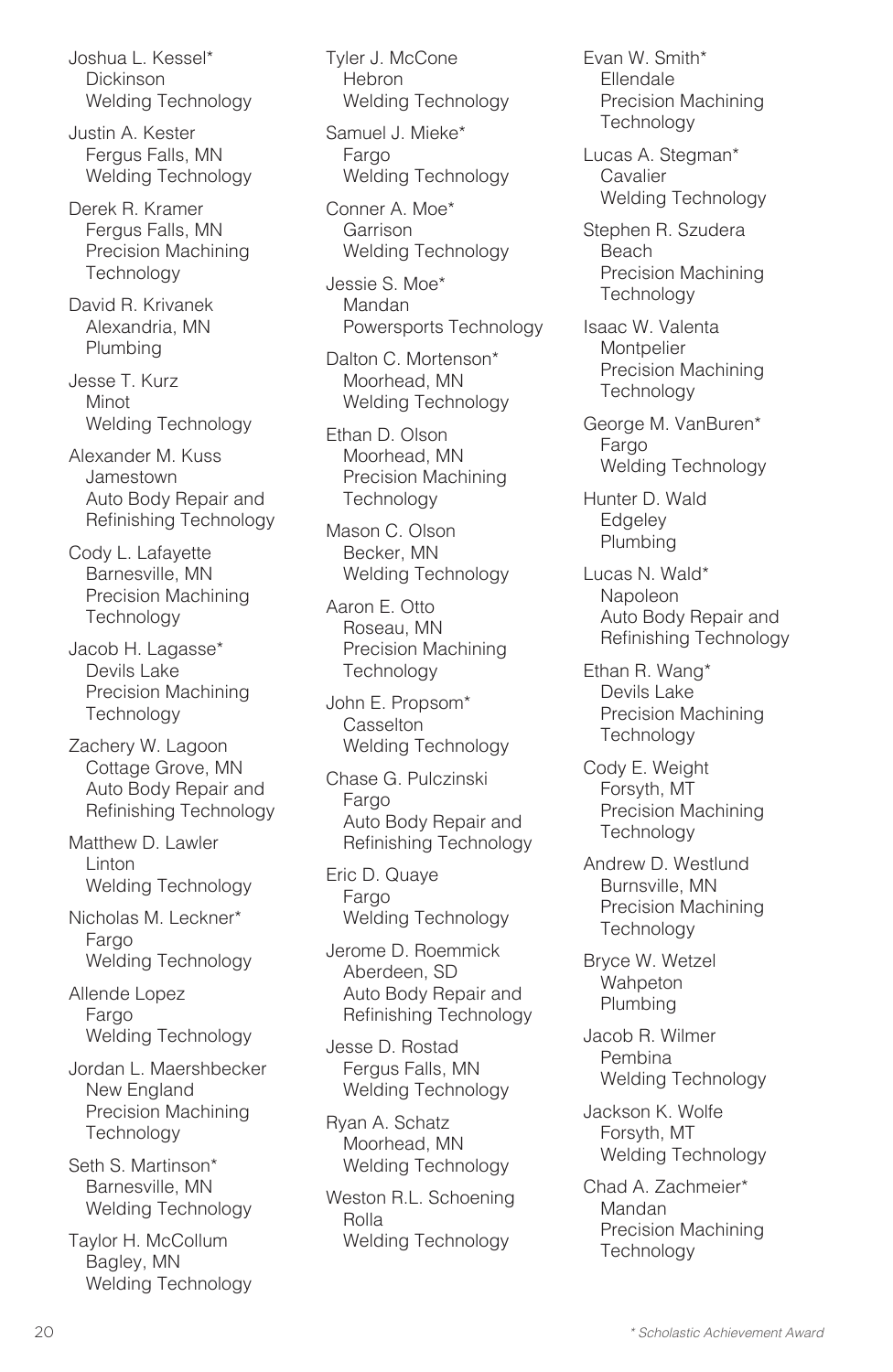# SCHOLASTIC ACHIEVEMENT AWARD

Students who graduate from the North Dakota State College of Science with a cumulative grade point average of 3.5 or above are recognized with a scholastic achievement award.

Fidan A. Aliyeva Lane B. Alm Gary P. Althoff Brian E. Anderson Richard W. Anderson Taylor R. Anderson Shelly K. Arneson Heather A. Awender Elisha D. Bajumpaa Joshua P. Barsness Daniel M. Bartusek Matt K. Barwin Danielle E. Basaraba Carleton M. Battle Matthew J. Baumler Amy C. Bellin Andrew M. Belus Trista L. Berg Joshua J. Bierman Olivia R. Billock Joshua T. Bloxham O'Ryan D. Bosek Jenna C. Brady Morgan N. Braun Trevor G. Bresin Majken J. Breuer Jeremy S. Bryant Kari M. Buchholz Brian L. Butenhoff Darren B. Calderon Sarah N. Carlson Katie J. Carr Ashlie J.L. Challner Benjamin C. Colling Abubakarr Conteh Frank Contreras, Jr. Tanner J. Coppin Courtney D. Cullen Morgan E. Czichotzki Trinity J. Dahl Tracey D. Danielson Jiawei Deng Kaylee L. Diebold Jason W. Dokken Ryan L. Domier Davis C. Dube Marissa M. Ebben

Dylan J. Eckert Jamie P. Eggermont Logan K. Eisenbeis Elizabeth C. Enger Jill A. Entzi Nicklaus S. Erichsen Dacie I. Essig Jack R. Fisher Brooke A. Fletcher Daniel A. Freitag Hilary A. Frericks Arnold R. Friesz III Ashley R. Gilsdorf Diane M. Gordon Jennifer L. Graves Christopher D. Gravley Joel M. Green Chelsie L. Habiger Lisa Hanover Ethan J. Hanson Jacob L. Hanson Emily K. Harren Aaron J. Hauge Amber K. Heffta Jennifer L. Hegge Jacob S. Heisler John W. Helms Ashley A. Herz Nathan T. Hoff Sara L. Holcomb Luke A. Hollenbeck Aereauna F. Houle Eric S. Houska Alex D. Hovde Jay A. Huseby Ryan H. Iverson Lila J. Jacobson Gena R. Jenniges Darcy M. Jilek Chase R. Johansen Alexander R. Johnson Ryan S. Johnson Bryce A. Jossund Morgan R. Julius Adam M. Kaye Lucas A. Keller Joshua L. Kessel

Logan D. Kleinsasser Erin E. Knutson Megan J. Kolness Cody S. Kologi Dalton C. Kopecky Mason M. Kramer Ridge L. Krisher Jarad J. Kriz Nikolas R. Kukert Jacob H. Lagasse Sarah A. Langfeld Brian G. Lankow Nicholas M. Leckner Sean K. Lennick David B. Lohstreter Evie L. Lorenson Jesse R. Luetgers Kameron W. Lynch Andrew J. Maershbecker Andrew H. Mandt Grant A. Manock Austin J. March Seth S. Martinson Colin J. Marum Vanessa D. Mauch Tanner J. Meidinger Meghan L. Metcalf Samuel J. Mieke Ashley M. Miller Mikayla R. Minow Alicia M. Miranowski Deborah R. Mitterling Conner A. Moe Jessie S. Moe Megan R. Moen Thomas R. Monroe Michael A. Monson John R. Morrison Dalton C. Mortenson Ty Z. Nelson James D. Nienhuis Matthew M. Niess Joel A. Niewoehner Jennifer M. Olejar Hunter P. Onchuck Amanda J. Orn Shawn E. Paczkowski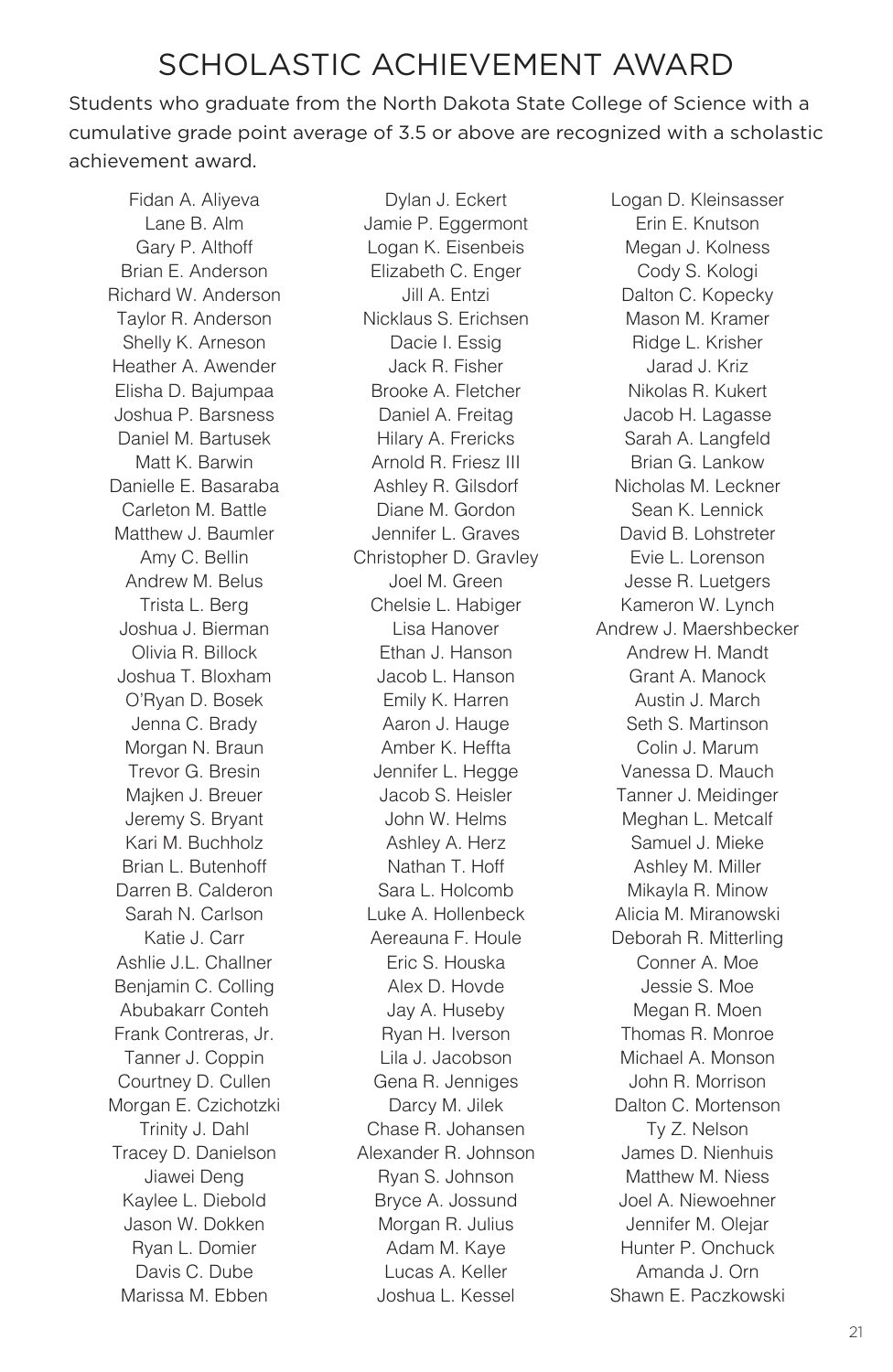Marley L. Palm Jessica M. Peters Russell J. Pfaff Amber L. Pospisil Megan E. Prante John E. Propsom Shelby J. Regimbal Brooke S. Renner Dakotah T. Revering Zachary P. Revering Christian L. Roise Angela J. Ronning Courtney A. Rossow Isaac J. Rutten Courtney L. Schmidt Scott E. Schmidt Kayln C. Schneider Stuart M. Schneider Albert B. Schultz

Dustin T. Seefeld Michael C. Seim Chelsea J. Sims Kevin E. Slaubaugh Brock W. Smith Evan W. Smith Andi L. Steckler Lucas A. Stegman Grady M. Stillwell Lexy L. Tank Garrett J. Tasa Cara J. Taschuk Adam J. Thacker Shannon M. Thompson Aaron R. Toelle Jennifer K. Tolbert Michaela R. Trangsrud Jordan L. Twete Forrest D. Van Orman

George M. VanBuren Paige R. Vellenga Michael J. Wagner Lucas N. Wald Elijah T. Wallace Ethan R. Wang Devon A. Ward Sapphire M. Watchorn Curtis L. Weible Samuel J. Weisz Andrew R. Welsh Jonathon T. Wohl Jasmin M. Yerbich Theresa A. Zach Donovan J. Zacharias Chad A. Zachmeier Alexis B. Zieske Jennifer L. Zietz

### SCIENCE OF LEADERSHIP

Austin Alberts KaDee Berger Caleigh Differding Marissa Ebben Heidi Eberhardt

Courtney Erickson Sara Holcomb Jessica Hovelson Darcy Jilek Jennifer Olejar

Hunter Onchuck Nicole Rilla Alexis Zieske

### PHI THETA KAPPA HONOR RECOGNITION

Fidan Aliyeva Lane Alm Taylor Anderson Amy Bellin Trevor Bresin Sarah Carlson Tracey Danielson Dylan Eckert Logan Eisenbeis Dacie Essig Arnold Friesz Kristin Hagen Aaron Hauge Amber Heffta Sara Holcomb Tanisha Holeton Luke Hollenbeck Aereauna Houle

Lila Jacobson Gena Jenniges Darcy Jilek Connor Koppang Nikolas Kukert Michael Lyons Austin March Colin Marum Ashley Miller Mikayla Minow Megan Moen Thomas Monroe Jennifer Olejar Hunter Onchuck Amanda Orn Shawn Paczkowski Marley Palm Jessica Peters

Katelyn Pueppke Austin Russell Kayln Schneider Albert Schultz Chelsea Sims Kevin Slaubaugh Karly Sokness Taelor Splonskowski Ashley Storbakken Adam Thacker Shannon Thompson Jennifer Tolbert Michaela Trangsrud Daniel Tuckett, Jr. Tasha Turner Sapphire Watchorn Theresa Zach

### NEW CENTURY SCHOLAR

Sara Holcomb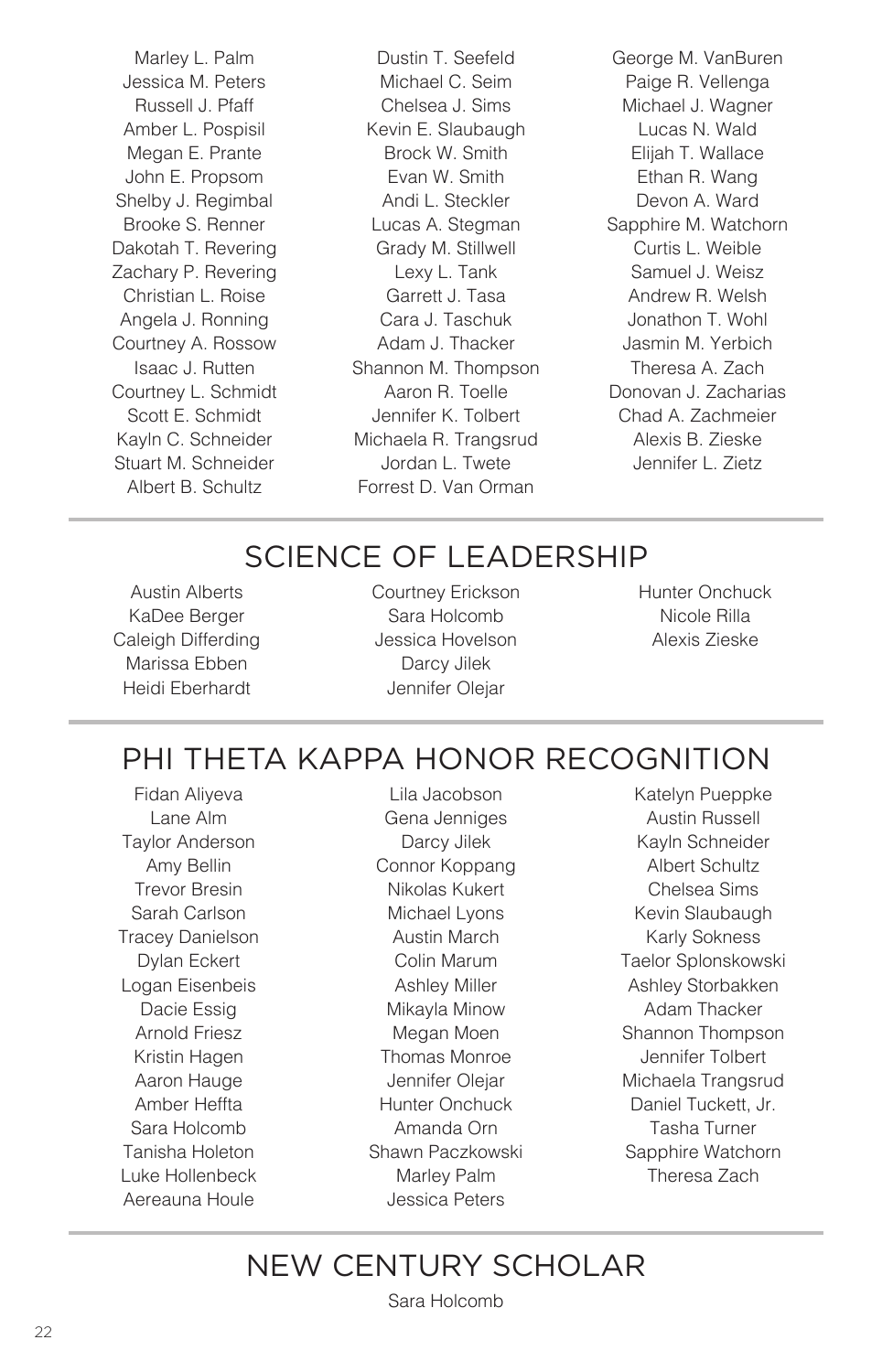### 2015 ALL USA ACADEMIC TEAM NOMINEES 2015 ALL NORTH DAKOTA ACADEMIC TEAM

Sara Holcomb **Hunter Onchuck** 

| <b>ACTIVITY AWARDS</b>     |                        |                       |  |  |
|----------------------------|------------------------|-----------------------|--|--|
| Gold                       |                        |                       |  |  |
| <b>Taylor Anderson</b>     | Kallin Gafkjen         | Joel Niewoehner       |  |  |
| <b>Matthew Block</b>       | Sara Holcomb           | Hunter Onchuck        |  |  |
| Marissa Ebben              | Nikolas Kukert         | <b>Andrew Strand</b>  |  |  |
|                            | Silver                 |                       |  |  |
| Quran Al-Hameed            | Aaron Hauge            | Katelyn Pueppke       |  |  |
| Fidan Aliyeva              | John Helms             | Shelby Regimbal       |  |  |
| <b>Trevor Anderson</b>     | Katie Highness         | Nicole Rilla          |  |  |
| Olivia Billock             | Jessica Hovelson       | Landon Schmidt        |  |  |
| Kelsey Breuer              | Darcy Jilek            | Nicholas Schultz      |  |  |
| Majken Breuer              | Michael Jirak          | William Senkyr        |  |  |
| <b>Kristian Brevik</b>     | Austin Johnson         | <b>Brandon Smith</b>  |  |  |
| Johnnie Brown              | Megan Kolness          | Hollie Sorensen       |  |  |
| Yei Browne                 | <b>Andrew Lewis</b>    | James Steffen         |  |  |
| Alyssa Buckhouse           | Paige Luebke           | <b>Fred Stinar</b>    |  |  |
| Lucas Butler               | Jake Lutovsky          | Stephen Szudera       |  |  |
| Ashlie Challner            | Emma Magsam            | Joseph Tarwai         |  |  |
| Abubakar Conteh            | Hattie Marohl          | Garrett Tasa          |  |  |
| Marquis Dobbs              | Colin Marum            | Kaitlin Tollefson     |  |  |
| Jason Dokken               | Ryan McCollum          | Daniel Tuckett, Jr.   |  |  |
| Isaac Flomo                | Meghan Metcalf         | Kristi Weikum         |  |  |
| Joel Green                 | Mikayla Minow          | Jasmin Yerbich        |  |  |
| Cody Grice                 | <b>Sutton Nealy</b>    | Theresa Zach          |  |  |
|                            | <b>Bronze</b>          |                       |  |  |
| Gary Althoff               | David Lohstreter       | Matt Reasoner         |  |  |
| Tanner Coppin              | Jarek Ludwick          | <b>Isaac Rutten</b>   |  |  |
| <b>Wilson Curtis</b>       | Andrew Maershbecker    | <b>Albert Schultz</b> |  |  |
| <b>Hilary Frericks</b>     | <b>Grant Manock</b>    | Andrea Sluke          |  |  |
| <b>Arnold Friesz</b>       | Dustin Mathiason       | Dylan Titus           |  |  |
| <b>Taylor Fylling</b>      | Austin Metzen          | Nicholas Wagner       |  |  |
| Macey Giesen               | James Nienhuis         | Tre'von Ware          |  |  |
| <b>Christopher Gravley</b> | <b>Matthew Niess</b>   | Ashley Weiland        |  |  |
| Saskia Hindersman          | McKenzie O'Brien       | Katelyn Wendel        |  |  |
| Dakota Horner              | <b>Brandon Perkins</b> | Alexis Zieske         |  |  |
| Justin Jirak               | Katie Peterson         |                       |  |  |

#### THIS PROGRAM IS NOT AN OFFICIAL GRADUATION LIST.

While every effort is made to ensure accuracy in this Commencement program, printing deadlines may result in omission of some names and use of names of persons not completing graduation requirements as intended.